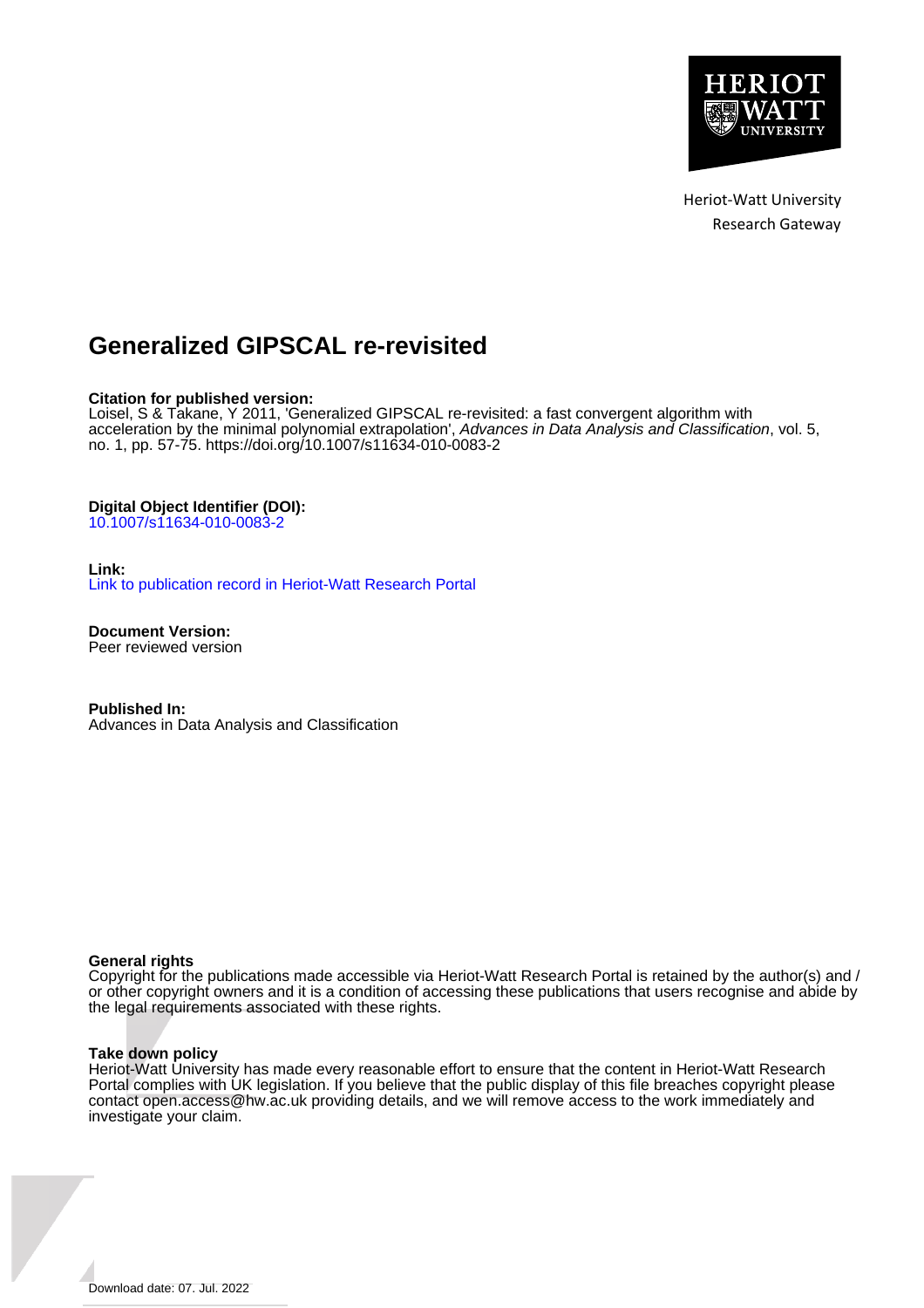# Generalized GIPSCAL Re-revisited: A fast convergent algorithm with acceleration by the minimal polynomial extrapolation

Sébastien Loisel · Yoshio Takane

the date of receipt and acceptance should be inserted later

Abstract Generalized GIPSCAL, like DEDICOM, is a model for the analysis of square asymmetric tables. It is a special case of DEDICOM, but unlike DEDICOM, it ensures the nonnegative definiteness (nnd) of the model matrix, thereby allowing a spatial representation of the asymmetric relationships among "objects". A fast convergent algorithm was developed for GIPSCAL with acceleration by the minimal polynomial extrapolation. The proposed algorithm was compared with Trendafilov's algorithm in computational speed. The basic algorithm has been adapted to various extensions of GIPSCAL, including off-diagonal DEDICOM/GIPSCAL, and three-way GIPSCAL.

Keywords Asymmetric square tables · DEDICOM · Singular value decomposition (SVD) · Dynamical system algorithm · Diagonal estimation · Three-way data Subject classification JEL C61, AMS 62H25 65B05

# 1 Introduction

Asymmetric square tables arise in many scientific disciplines. Social mobility tables (sociology), brand switching data (marketing), stimulus identification data (psychology) are but a few examples. Generalized GIPSCAL (Generalized Inner Product SCALing; Kiers and Takane 1994; hereafter simply referred to as GIPSCAL) is a model for

The work reported here has been supported by a grant 10630 from the Natural Sciences and Engineering Research Council of Canada. Correspondence regarding this article should be sent to Yoshio Takane, Department of Psychology, McGill University, 1205 Dr. Penfield Avenue, Montreal, QC, H3A 1B1, Canada.

Sébastien Loisel Department of Mathematics, Heriot-Watt University, Edinburgh, EH14 4AS UK Phone:+44 131 451 3234 Fax:+44 131 451 3249 E-mail: S.Loisel@hw.ac.uk

Yoshio Takane Department of Psychology, McGill University, 1205 Dr. Penfield Ave., Montreal, QC, H3A 1B1 Canada Phone: 514-398-6125 Fax: 514-398-4896 E-mail: takane@psych.mcgill.ca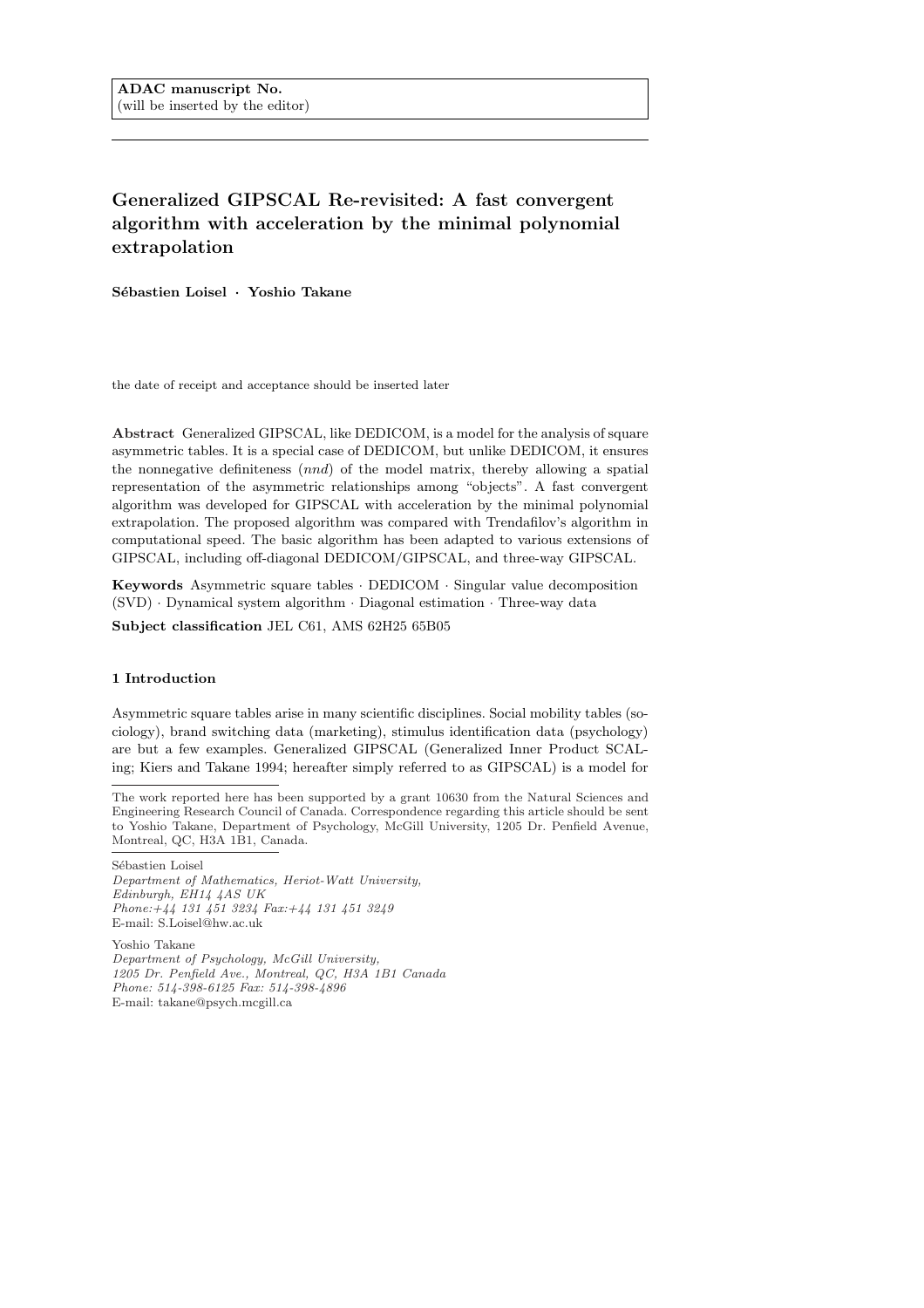such tables. It is similar to DEDICOM (DEcomposition into DIrectional COMponents; Harshman 1978; Harshman et al. 1981), but unlike DEDICOM, the model matrix in GIPSCAL is constrained to be nnd (nonnegative definite). This allows a visualization of the asymmetric relationships among the  $n$  objects in a low  $(p)$  dimensional space.

More formally, let  $A^*$  denote an n by n model matrix in DEDICOM describing the asymmetric relationships among n objects. (In principle,  $A^*$  could also be symmetric. However, the main objective of DEDICOM is to analyze asymmetric data. We thus assume that  $A^*$  is asymmetric throughout this paper, unless otherwise stated, as is the matrix  $\bf{A}$  to be introduced in  $(8)$ .) DEDICOM postulates that this matrix can be expressed as

$$
\mathbf{A}^* = \mathbf{Y} \mathbf{B} \mathbf{Y}',\tag{1}
$$

where Y is an n by p columnwise nonsingular matrix that relates p latent "objects" to *n* observed objects, and **B** is a square asymmetric matrix of order  $p$  describing the asymmetric relationships among the latent objects. There are many decomposition methods that take a similar quadratic/bilinear form. What characterizes DEDICOM is the assumption that  $\bf{B}$  is square and asymmetric.

Let  $\mathbf{B}_s = (\mathbf{B} + \mathbf{B}')/2$ , and  $\mathbf{B}_{sk} = (\mathbf{B} - \mathbf{B}')/2$  represent the symmetric and skewsymmetric parts of B, respectively. Then the DEDICOM model can be rewritten as

$$
\mathbf{A}^* = \mathbf{Y}(\mathbf{B}_s + \mathbf{B}_{sk})\mathbf{Y}'.
$$
 (2)

Kiers and Takane (1994) assumed that  $B_s$  was pd (positive definite), and further rewrote (2) as follows. Let

$$
\mathbf{B}_s = \mathbf{P} \mathbf{D}^2 \mathbf{P}' \tag{3}
$$

denote the spectral decomposition of  $B_s$  where  $D^2 > 0$ , and let

$$
\mathbf{D}^{-1}\mathbf{P}'\mathbf{B}_{sk}\mathbf{P}\mathbf{D}^{-1} = \mathbf{Q}\Delta\mathbf{R}'\tag{4}
$$

be the singular value decomposition (SVD) of  $D^{-1}P'B_{sk}PD^{-1}$ . Note that the singular values of a skew symmetric matrix come in pairs except possibly for 0. Hence,  $\Delta$  consists of diagonal sub-matrices of the form  $\delta_j \mathbf{I}_2$  ( $1 \leq j \leq (p-1)/2$ ; if p is odd, an additional 0 is appended to the diagonal elements of  $\Delta$ ). Note also that (4) can be rewritten as (Constantine and Gower 1978),

$$
Q\Delta R' = Q\Delta JQ',\tag{5}
$$

where **J** is a block diagonal matrix with diagonal blocks of the form  $\begin{pmatrix} 0 & 1 \\ -1 & 0 \end{pmatrix}$  (again, when  $p$  is odd, an additional 0 is appended to the diagonals). Then

$$
\mathbf{A}^* = \mathbf{X}^*(\mathbf{I}_p + \Delta \mathbf{J})\mathbf{X}^{*'},\tag{6}
$$

where  $X^* = YPDQ$ . Kiers and Takane (1994) developed an alternating least squares algorithm to fit (6) to an observed square asymmetric table.

More recently, Trendafilov (2002) developed a dynamical system algorithm for GIP-SCAL. While doing so, he also changed the model slightly. He required that  $B_s$  be  $nnd$ rather than pd. Let (3) denote the spectral decomposition of  $\mathbf{B}_s$ , where now  $\mathbf{D}^2$  may have zero diagonal elements ( $\mathbf{D}^2 \geq 0$ ). Then,

$$
\mathbf{A}^* = \mathbf{X}(\mathbf{D}^2 + \mathbf{K})\mathbf{X}',\tag{7}
$$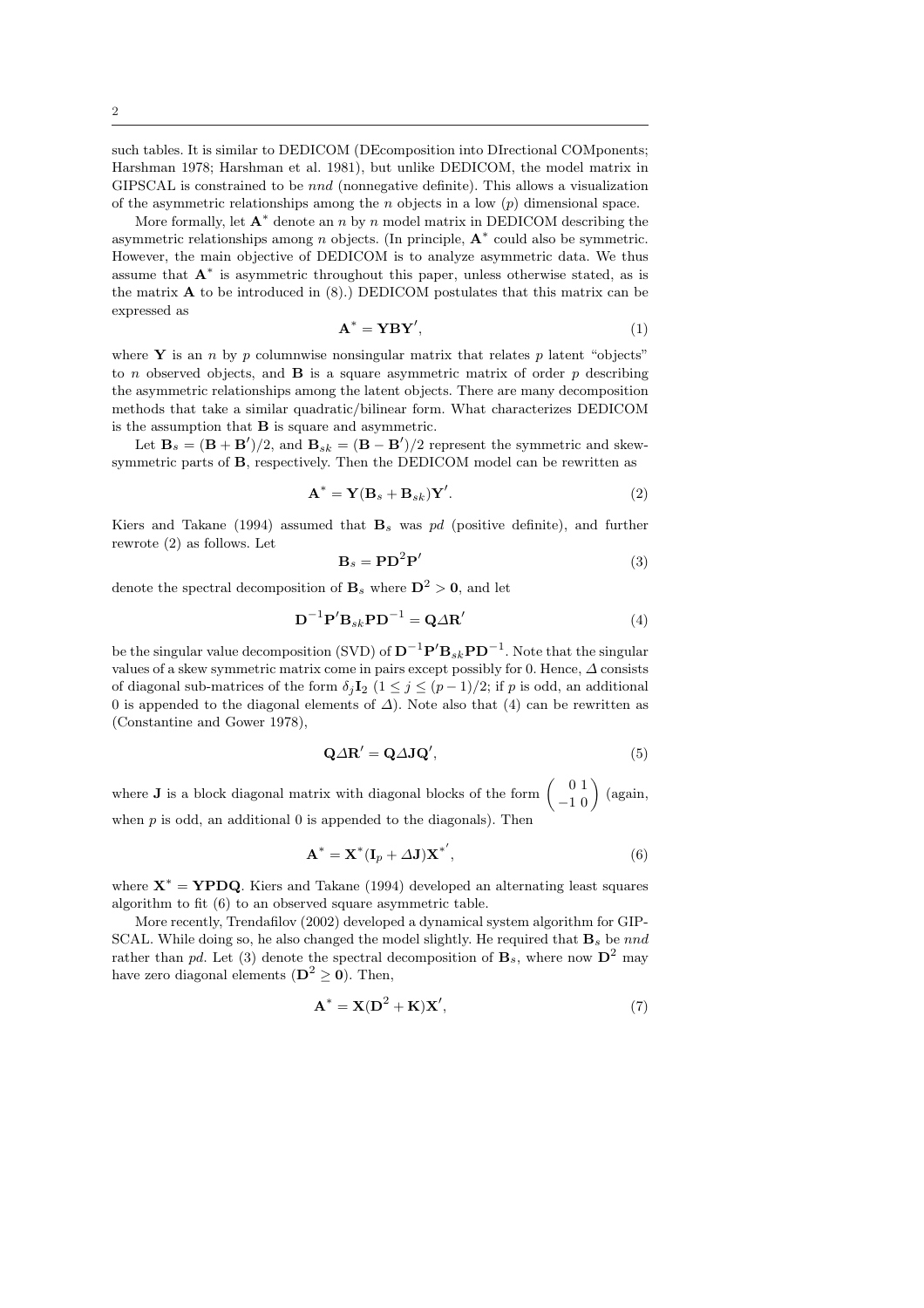where  $\mathbf{X} = \mathbf{Y} \mathbf{P}$ , and  $\mathbf{K} = \mathbf{P}' \mathbf{B}_{sk} \mathbf{P}$  is a skew-symmetric matrix. Trendafilov (2002) showed that his dynamical system algorithm worked better than Kiers and Takane's algorithm in two respects. On average, the computation time is shorter, and the value of the minimization criterion is smaller with his algorithm.

The better performance of Trendafilov's algorithm, however, may be due to the fact that he allowed  $\mathbf{B}_s$  to be nnd, while Kiers and Takane assumed  $\mathbf{B}_s$  to be strictly pd. The set of pd matrices is an open set within which a least squares (LS) loss function may not have a minimum (but only an infimum), in which case Kiers and Takane's algorithm never converges, while monotonically reducing the value of the loss function. (A minimum is attained on the boundary of the parameter space, but the boundary is not part of the feasible parameter space.) In such situations, Kiers and Takane's (1994) algorithm continues to iterate forever (increasing the average convergence time) or it stops prematurely (giving rise to a larger value of fitting criterion). This point has been directly verified by running Kiers and Takane's (1994) algorithm on data sets generated from psd (positive-semidefinite)  $D^2$  matrices in (7).

In this paper, we develop an algorithm for model (7) that works better than Trendafilov's algorithm, thereby reaffirming the above contention. In the following section (Section 2.1), we present our basic algorithm, followed by an exposition of an acceleration technique called the minimal polynomial extrapolation (Section 2.2). Then Trendafilov's dynamical system algorithm is briefly discussed (Section 2.3). The three algorithms (the basic algorithm, the accelerated algorithm, and Trendafilov's algorithm) are then empirically evaluated (Section 3). Some extensions of the proposed algorithm to similar situations are considered in Section 4. These extensions include an additive constant incorporated into GIPSCAL, off-diagonal DEDICOM/GIPSCAL and three-way GIPSCAL. Section 5 concludes the paper.

#### 2 Algorithms To Be Compared

In this section, we describe in some detail three algorithms to be compared in later sections. We start with our basic algorithm, which is then combined with the minimal polynomial extrapolation (MPE) for acceleration, and then Trendafilov's dynamical system algorithm.

#### 2.1 The basic algorithm

Let A be a square asymmetric data matrix. The two-way GIPSCAL model postulates

$$
\mathbf{A} = \mathbf{A}^* + \mathbf{E},\tag{8}
$$

where  $A^*$  is as given in (7), and  $E$  is a matrix of disturbance terms. We estimate the parameters in the model in such a way that the following least squares (LS) criterion is minimized, namely

$$
f(\mathbf{X}, \mathbf{D}^2, \mathbf{K}) = SS(\mathbf{E}) = SS(\mathbf{A} - \mathbf{X}(\mathbf{D}^2 + \mathbf{K})\mathbf{X}'),
$$
\n(9)

where  $SS(E) = \text{tr}(E'E)$ . The above criterion is minimized using a conditional minimization strategy. That is, we first minimize  $f(\mathbf{X}, \mathbf{D}^2, \mathbf{K})$  with respect to  $\mathbf{D}^2$  and  $\mathbf{K}$ conditional on  $X$ , and then with respect to  $X$ . This is written as

$$
\min_{X,D^2,K} f(\mathbf{X},\mathbf{D}^2,\mathbf{K}) = \min_{X} \min_{D^2,K|X} f(\mathbf{X},\mathbf{D}^2,\mathbf{K}).
$$
\n(10)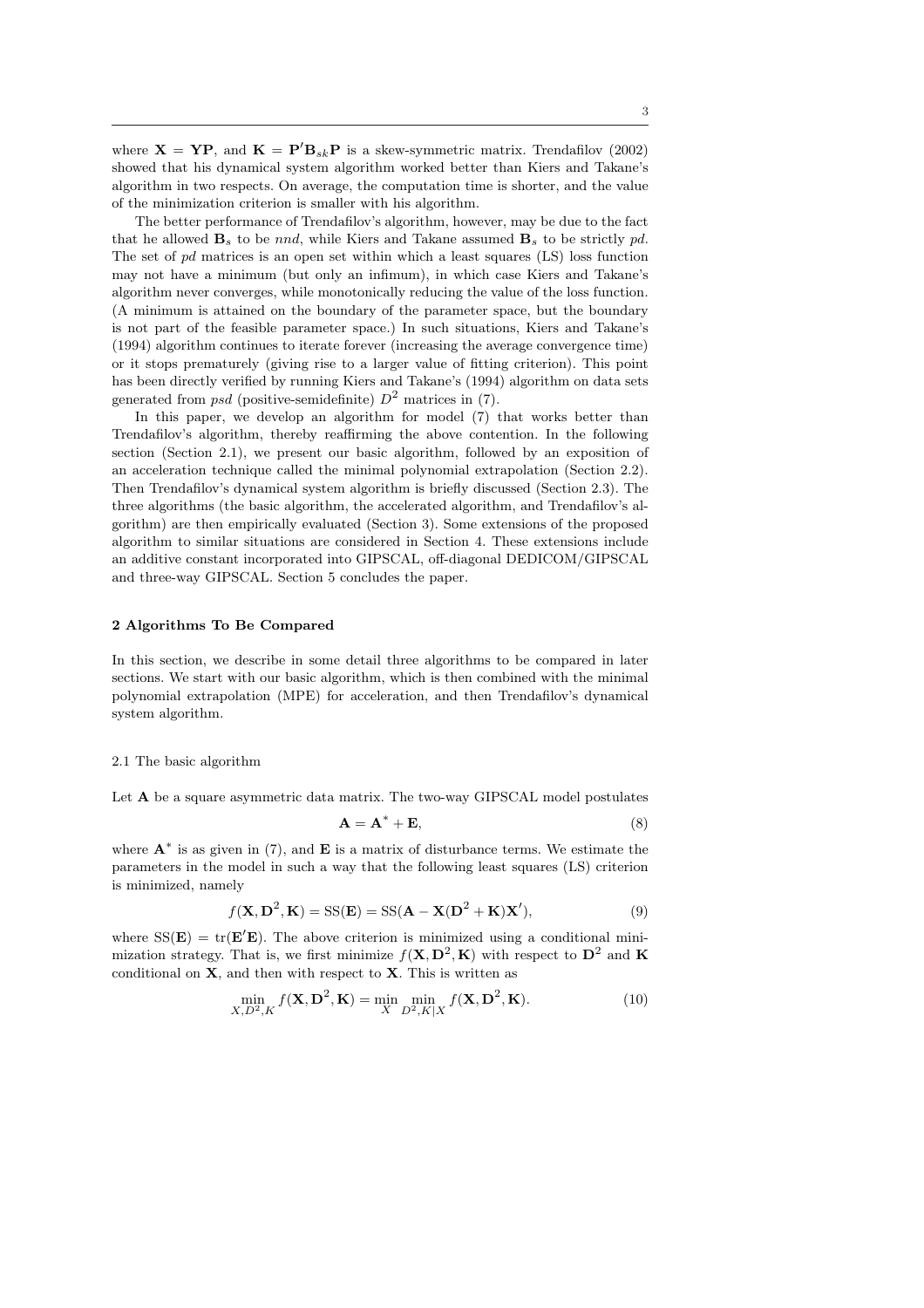The conditional minimum of f with respect to  $\mathbf{D}^2$  and **K** given **X** is obtained by

$$
\hat{\mathbf{D}}^2 = \max(\text{diag}(\mathbf{X}'\mathbf{A}_s\mathbf{X}), \mathbf{0}),\tag{11}
$$

and

$$
\hat{\mathbf{K}} = \mathbf{X}' \mathbf{A}_{sk} \mathbf{X},\tag{12}
$$

where  $\mathbf{A}_s = (\mathbf{A} + \mathbf{A}')/2$  and  $\mathbf{A}_{sk} = (\mathbf{A} - \mathbf{A}')/2$  are the symmetric and skew-symmetric parts of A, respectively. Let

$$
g(\mathbf{X}) = f(\mathbf{X}, \hat{\mathbf{D}}^2, \hat{\mathbf{K}}) = \min_{D^2, K | X} f(\mathbf{X}, \mathbf{D}^2, \mathbf{K}).
$$
\n(13)

To minimize this function with respect to **X** subject to  $X'X = I$ , we define

$$
g^*(\mathbf{X}, \mathbf{S}) = g(\mathbf{X}) + \text{tr}(\mathbf{S}(\mathbf{X}'\mathbf{X} - \mathbf{I})),
$$
\n(14)

where S is a symmetric matrix of Lagrange multipliers. Differentiating (14) with respect to  $X$  and  $S$  and setting the results equal to zero gives

$$
-\frac{1}{2}\frac{\partial g^*}{\partial \mathbf{X}} = \mathbf{G} - \mathbf{X}\hat{\mathbf{B}}'\hat{\mathbf{B}} - \mathbf{X}\hat{\mathbf{B}}\hat{\mathbf{B}}' - \mathbf{X}\mathbf{S} = \mathbf{0},\tag{15}
$$

where

$$
\mathbf{G} = \mathbf{A}' \mathbf{X} \hat{\mathbf{B}} + \mathbf{A} \mathbf{X} \hat{\mathbf{B}}',\tag{16}
$$

with  $\hat{\mathbf{B}} = \hat{\mathbf{D}}^2 + \hat{\mathbf{K}}$ , and

$$
\mathbf{X}'\mathbf{X} - \mathbf{I} = \mathbf{0}.\tag{17}
$$

Note that the derivatives of  $g(X)$  with respect to X in (15) can be taken as if  $\hat{D}^2$ and  $\hat{\mathbf{K}}$  were constant, whereas they are in fact functions of **X**. This is justified by the fact that  $\hat{D}^2$  and  $\hat{K}$  are obtained by minimizing f conditional on **X**. See Takane et al. (2010, Appendix) for full technical details. Premultiplying (15) by  $X'$  and considering (17), we obtain

$$
\mathbf{S} = \mathbf{X}'\mathbf{G} - \hat{\mathbf{B}}'\hat{\mathbf{B}} - \hat{\mathbf{B}}\hat{\mathbf{B}}'.\tag{18}
$$

Putting this into (15), we obtain

$$
\mathbf{G} = \mathbf{X} \mathbf{X}' \mathbf{G},\tag{19}
$$

or

$$
(\mathbf{I} - \mathbf{X}\mathbf{X}')\mathbf{G} = \mathbf{0}.\tag{20}
$$

This equation is solved by (e.g., Jennrich 2001)

$$
\mathbf{X} = \mathbf{U}\mathbf{V}',\tag{21}
$$

where **U** and **V** are such that  $G = UDV'$  is the SVD of G.

Algorithm 1 (GIPSCAL). Let A be a square asymmetric matrix of order n, and let  $\mathbf{X}^{(0)}$  be an n by p columnwise orthogonal matrix, where  $p \leq n$ . For each  $j = 0, 1, \ldots$ , compute  $X^{(j+1)}$  using the following steps:

- 1) Compute  $\hat{\mathbf{D}}^2$  and  $\hat{\mathbf{K}}$  using (11) and (12), with  $\mathbf{X} = \mathbf{X}^{(j)}$ .
- 2) Compute  $\mathbf{X}^{(j+1)} = \mathbf{X}$  using (21).

Remark 1. Algorithm 1 can be rephrased as a fixed-point iteration of the form

$$
\mathbf{X}^{(j+1)} = h_{\text{GIPSCAL}}(\mathbf{X}^{(j)}),\tag{22}
$$

where  $h_{\text{GIPSCAL}}$  is the process described by steps 1) and 2) of Algorithm 1.

The above algorithm can easily be combined with acceleration by the minimal polynomial extrapolation (MPE) method to be described in the following subsection. Note that GIPSCAL reduces to the spectral decomposition of A when A is symmetric and *nnd*, and consequently  $\mathbf{K} = \mathbf{0}$ .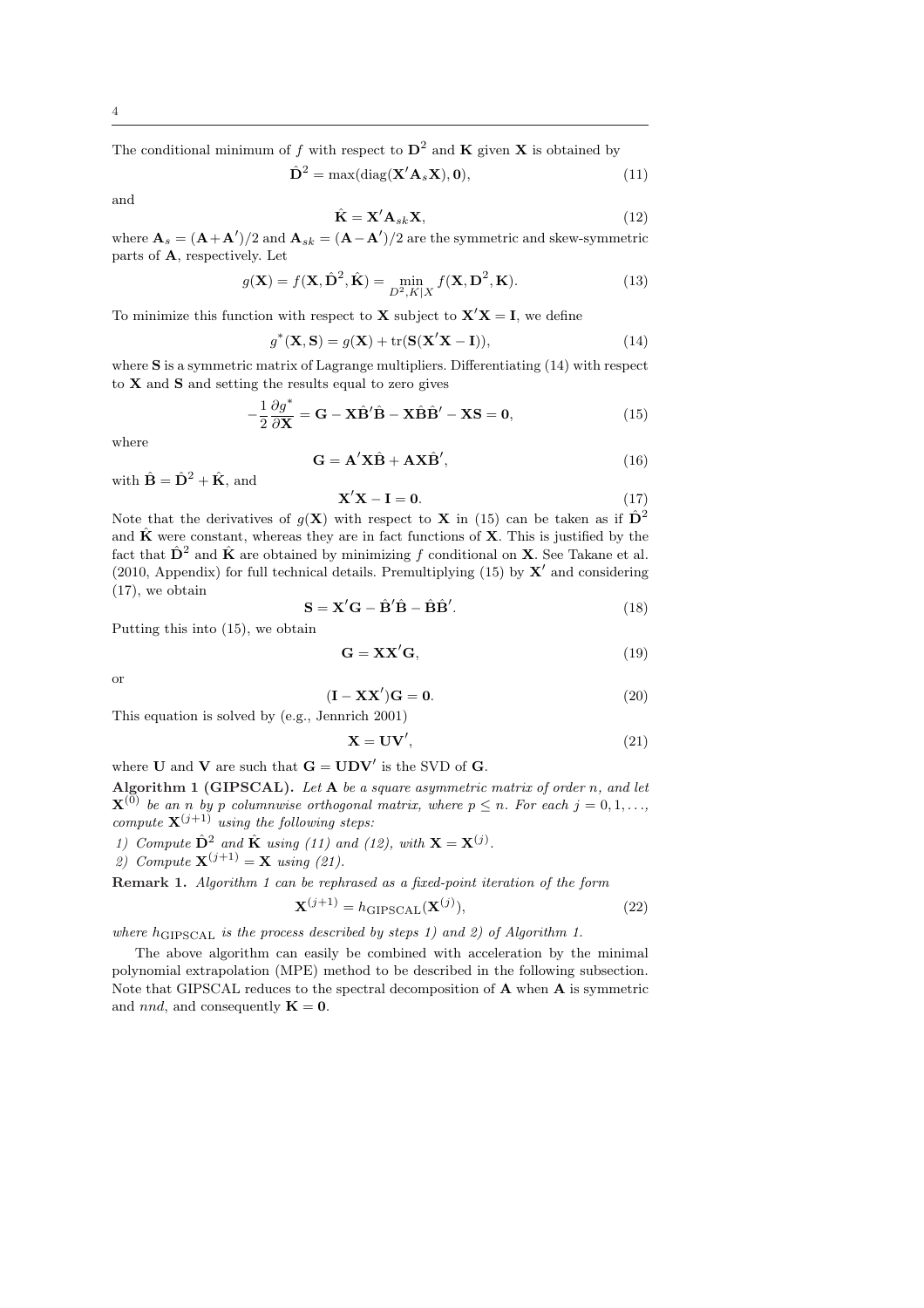# 2.2 Acceleration of Algorithm 1 by the MPE method

In this subsection, we outline the MPE method of convergence acceleration for vector sequences, and we explain how this method can be used to accelerate the convergence of our basic GIPSCAL algorithm presented in the previous subsection. A good overview of vector acceleration techniques can be found in Smith et al. (1987). See also Loisel and Takane (2009, 2010), and Takane et al. (2010).

We begin by defining the MPE algorithm, which accelerates the convergence of vector sequences.

Algorithm 2 (Minimal Polynomial Extrapolation). Let  $\mathbf{x}^{(0)}, \ldots, \mathbf{x}^{(k)}$  be vector iterates. Define

$$
\mathbf{u}^{(j)} = \mathbf{x}^{(j+1)} - \mathbf{x}^{(j)},\tag{23}
$$

for  $j = 0, \ldots, k$ , and let

$$
\mathbf{U} = [\mathbf{u}^{(0)}, \dots, \mathbf{u}^{(k-1)}].
$$
 (24)

Define **c** = [ $c_0, c_1, ..., c_{k-1}$ ]' by

$$
\mathbf{c} = -\mathbf{U}^+ \mathbf{u}^{(k)}.\tag{25}
$$

Then, the limit of the vector sequence  $\mathbf{x}^{(0)}, \mathbf{x}^{(1)}, \dots$  predicted by MPE is given by

$$
\mathbf{x}_{\text{MPE}} = \sum_{j=0}^{k} c_j \mathbf{x}^{(j)} / \sum_{j=0}^{k} c_j,
$$
 (26)

where we have defined  $c_k = 1$ .

To understand how MPE works, it is best to consider a fixed point iteration whose update function is linear. Let

$$
h_{\rm lin}(\mathbf{x}) = \mathbf{H}\mathbf{x} + \mathbf{b},\tag{27}
$$

and for a given  $\mathbf{x}^{(0)}$ , consider the vector sequence defined by

$$
\mathbf{x}^{(j+1)} = h_{\text{lin}}(\mathbf{x}^{(j)}) = \mathbf{H}\mathbf{x}^{(j)} + \mathbf{b}.\tag{28}
$$

If the sequence converges to a point  $\mathbf{x}_{conv}$ , then we have

$$
\mathbf{x}_{conv} = (\mathbf{I} - \mathbf{H})^{-1} \mathbf{b},\tag{29}
$$

where  $\mathbf{I} - \mathbf{H}$  is assumed nonsingular. We define the increments  $\mathbf{u}^{(j)}$  of the iteration using (23) for  $j = 0, 1, \ldots$  The matrix **H** and its minimal polynomial with respect to  $\mathbf{u}^{(0)}$  play an important role in the analysis of the convergence of the MPE acceleration method defined by Algorithm 2.

**Definition 1.** The minimal polynomial  $P(H)$  of the matrix H with respect to  $\mathbf{u}^{(0)}$  is the unique polynomial in  $H$  whose leading coefficient is 1, and whose degree k is the smallest possible, such that

$$
\mathbf{P}(\mathbf{H})\mathbf{u}^{(0)} = \mathbf{0}.\tag{30}
$$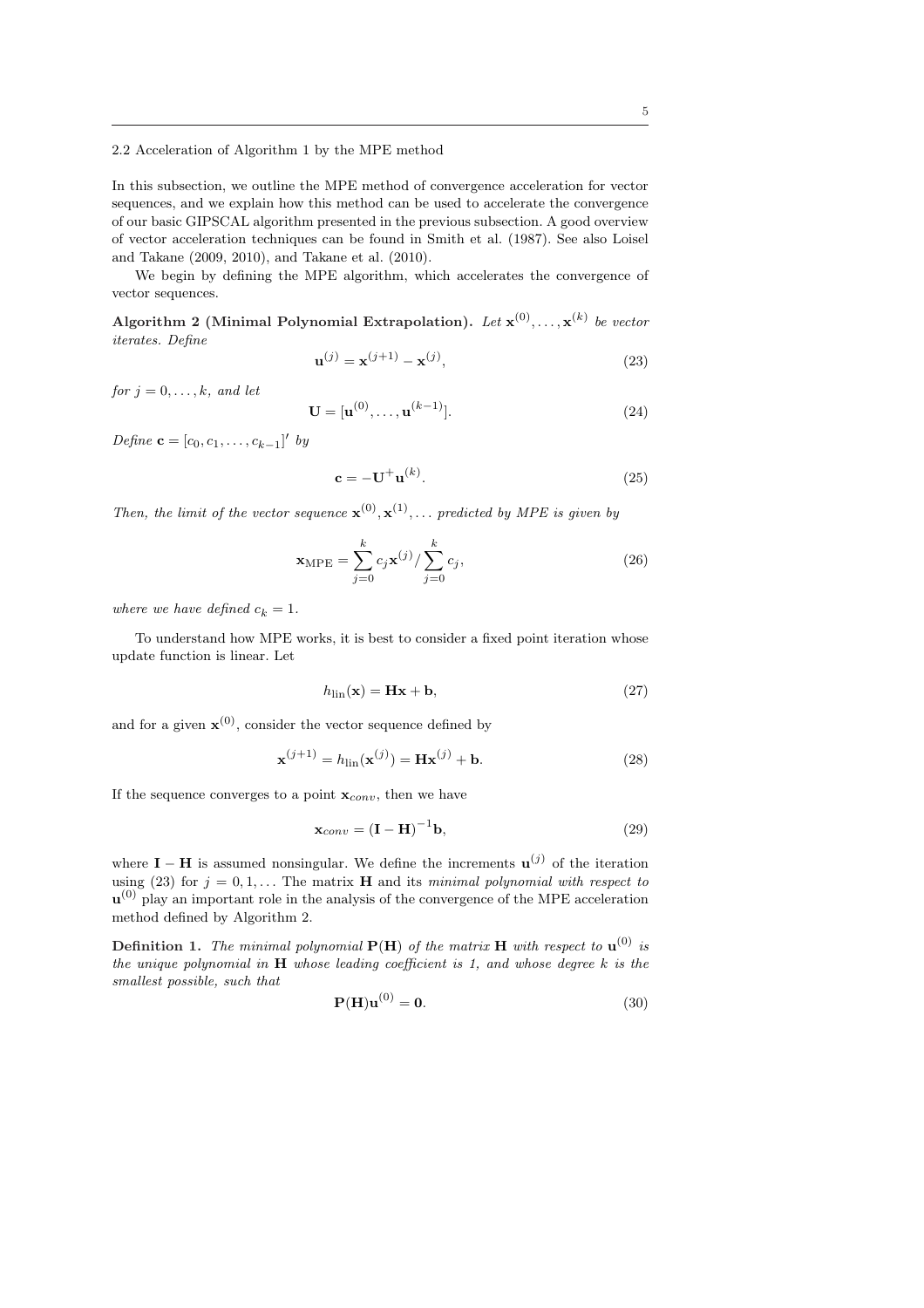The theory of minimal polynomials is a standard component of linear algebra. The existence of a minimal polynomial follows immediately from the fact that the vector space is finite dimensional. Indeed, in a d-dimensional vector space, the vectors  ${\bf u}^{(0)}, {\bf Hu}^{(0)}, \ldots, {\bf H}^{d}{\bf u}^{(0)}$  must be linearly dependent, since there are  $d+1$  of them. Hence, for some  $k \leq d$ , there is a set of coefficients  $c_0, \ldots, c_k$  such that

$$
\sum_{j=0}^{k} c_j \mathbf{H}^j \mathbf{u}^{(0)} = \mathbf{0}.
$$
 (31)

By taking k as small as possible, we may further assume that  $c_k = 1$ , and this gives (30).

**Lemma 1.** Let  $\mathbf{x}^{(0)}$  be given, and  $\mathbf{x}^{(1)}, \mathbf{x}^{(2)}, \ldots$  be defined by (28), and let  $\mathbf{u}^{(0)}$  be defined by (23). Let k be the degree of the minimal polynomial  $P(H)$  of H with respect to  $\mathbf{u}^{(0)}$ . Then, the limit  $\mathbf{x}_{conv}$  of (28) is  $\mathbf{x}_{MPE}$ , as defined by Algorithm 2.

In other words, the MPE algorithm computes the true limit  $\mathbf{x}_{conv}$ .

Proof of Lemma 1. Let

$$
\mathbf{P}(\mathbf{H}) = c_0 \mathbf{I} + c_1 \mathbf{H} + \dots + \mathbf{H}^k \tag{32}
$$

be the minimal polynomial  $P(H)$  of H with respect to  $\mathbf{u}^{(0)}$ . We now show how to recover the coefficients  $c_0, c_1, \ldots, c_{k-1}$  from the increments  $\mathbf{u}^{(0)}, \ldots, \mathbf{u}^{(k-1)}$ . Observe that  $\mathbf{u}^{(j)} = \mathbf{H}^{j} \mathbf{u}^{(0)}$  for  $j = 0, 1, \ldots, k$ . Hence, from (30) and (32), we have that

$$
\sum_{j=0}^{k} c_j \mathbf{u}^{(j)} = \mathbf{0},\tag{33}
$$

where  $c_k = 1$ . We may rewrite this as the linear system

$$
\mathbf{U}\begin{bmatrix}c_0\\ \vdots\\ c_{k-1}\end{bmatrix} = -\mathbf{u}^{(k)},\tag{34}
$$

where we have moved the data  $c_k = 1$  from the left-hand side over to the righthand side. Although U may be rectangular, since the system (34) is obtained from the minimal polynomial equation (30), we know that (34) has a unique solution. Any method can be used to obtain this solution, but certainly one may use equation (25). We have thus now shown that the vector  $\mathbf c$  is indeed the vector of the coefficients of the minimal polynomial of **H** with respect to  $\mathbf{u}^{(0)}$ , provided that the number k is the degree of that minimal polynomial.

We now turn our attention to the next task, which is to recover  $\mathbf{x}_{conv}$  from the iterates  $\mathbf{x}^{(0)}, \ldots, \mathbf{x}^{(k+1)}$ . Observe that

$$
\mathbf{u}^{(0)} = (\mathbf{I} - \mathbf{H})(\mathbf{x}_{conv} - \mathbf{x}^{(0)}).
$$
 (35)

(The above identity is readily verified.) We substitute this into equation (30) (and take into account that  $\mathbf{I} - \mathbf{H}$  commutes with  $P(\mathbf{H})$ , and it is invertible) to obtain the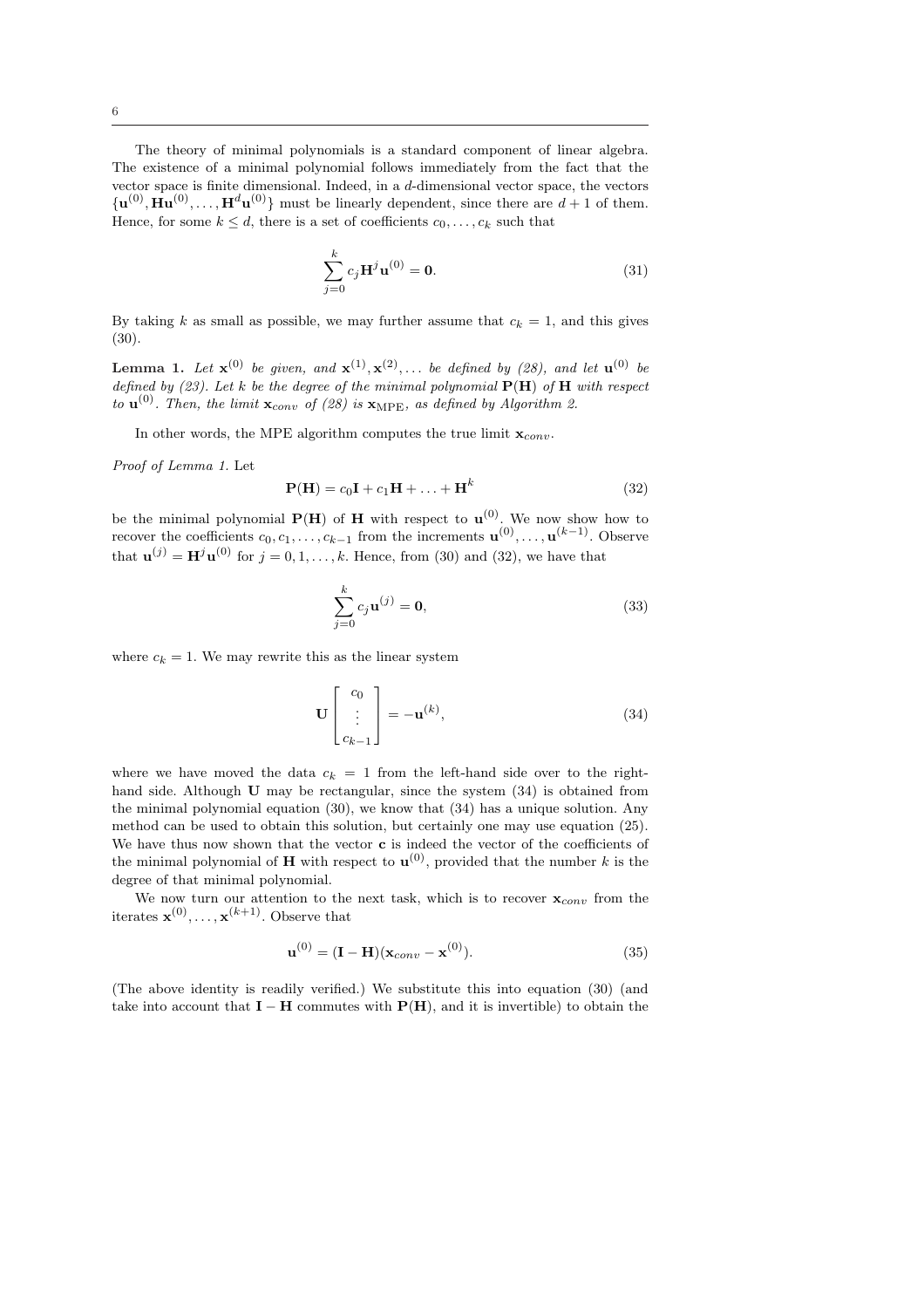relation

$$
\mathbf{0} = \mathbf{P}(\mathbf{H})(\mathbf{x}_{conv} - \mathbf{x}^{(0)})
$$
  
= 
$$
\sum_{j=0}^{k} c_j \mathbf{H}^j (\mathbf{x}_{conv} - \mathbf{x}^{(0)})
$$
  
= 
$$
\sum_{j=0}^{k} c_j (\mathbf{x}_{conv} - \mathbf{x}^{(j)});
$$
 (36)

where we have used the following relation:

 $\mathbf{x}_{conv} - \mathbf{x}^{(j)} = (\mathbf{H}\mathbf{x}_{conv} + \mathbf{b}) - (\mathbf{H}\mathbf{x}^{(j-1)} + \mathbf{b}) = \mathbf{H}(\mathbf{x}_{conv} - \mathbf{x}^{(j-1)}) = \ldots = \mathbf{H}^j(\mathbf{x}_{conv} - \mathbf{x}^{(0)}).$ 

By solving equation (36) for the unknown  $\mathbf{x}_{conv}$ , we obtain that  $\mathbf{x}_{conv} = \mathbf{x}_{MPE}$ , where  $\mathbf{x}_{\text{MPE}}$  is defined by (26).  $Q.E.D.$ 

The fixed point iteration defined by Algorithm 1 is nonlinear; i.e., the function  $h_{\text{GIPSCAL}}$ , defined in Remark 1, is nonlinear. Therefore, MPE as defined in Algorithm 2 will not generally produce the limit point of the iteration for any finite value of  $k$ . Nevertheless, we can define an MPE accelerated version of Algorithm 1, as follows.

Algorithm 3 (GIPSCAL-MPE). Let A be an n by n asymmetric matrix, and let  $\mathbf{X}^{(0)}$  be an n by p columnwise orthogonal matrix, with  $p \leq n$ . Let  $k \geq 1$  be an integer.

- 1) Compute  $\mathbf{X}^{(1)}, \ldots, \mathbf{X}^{(k)}$  using Algorithm 1.
- 2) Convert the n by p matrices  $\mathbf{X}^{(0)}, \ldots, \mathbf{X}^{(k)}$  into np-dimensional column vectors  $\mathbf{x}^{(0)}, \ldots, \mathbf{x}^{(k)}$ . Compute  $\mathbf{x}_{\text{MPE}}$  using Algorithm 2. Convert  $\mathbf{x}_{\text{MPE}}$  into a matrix, re-orthonormalize it by SVD (see (21)), and store it into  $\mathbf{X}^{(0)}$ .
- 3) Iterate steps 1) and 2) until convergence.

The above algorithm assumes that the value of  $k$  is known. However, as far as the MPE method has to be applied repeatedly as described in Algorithm 3 because of the nonlinearity of the updating equation  $h_{\text{GIPSCAL}}$ , a precise value of k is generally not required. It suffices to have a value of  $k$  for which (33) holds approximately. Typically, there is a wide range of values of k for which the MPE algorithm works well. In the following numerical experiments, we vary the value of  $k$  (= 5, 10, 15, and 20) systematically, and choose the best value.

## 2.3 Trendafilov's algorithm

Trendafilov (2002) proposed an algorithm for GIPSCAL which also minimizes the same criterion (9). His method reformulates the problem as an ordinary differential equation, whose asymptotic solution as  $t \to \infty$  is a solution of the generalized GIPSCAL problem. Indeed, we can regard (9) as an energy which is to be minimized. One method for minimizing an energy is to simulate a physical system in which "particles" are following the steepest descent direction.

Assume that we are given an *energy functional*  $E(Y)$ , which is a non-negative function of the vector or matrix Y. Given initial estimates  $Y(0)$ , we can define the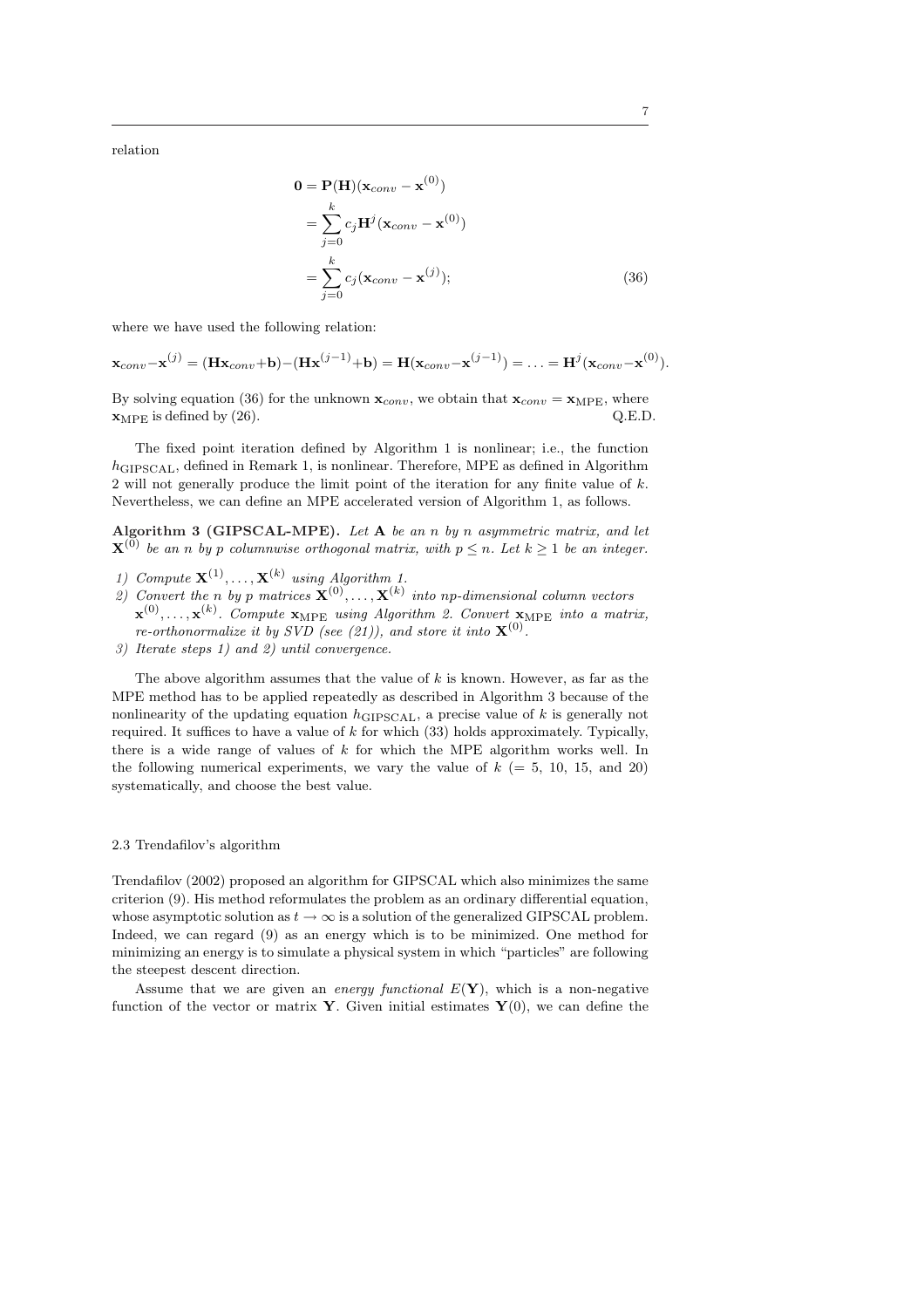function  $\mathbf{Y}(t)$  of the time parameter t to be the unique solution to the differential equation

$$
\frac{d}{dt}\mathbf{Y}(t) = -(\nabla E)(\mathbf{Y}(t)),\tag{37}
$$

where  $\nabla E$  denotes the gradient of E with respect to **Y**. This defines a "gradient dynamical system", which can be interpreted physically as particles following the gradient of the energy functional. Under some conditions, one may show that  $\mathbf{Y}(t)$  converges to some limit as  $t \to \infty$ . Moreover, we have that

$$
(\nabla E)(\mathbf{Y}(\infty)) = 0.
$$
\n(38)

In other words,  $\mathbf{Y}(\infty)$  is a critical point of  $E(\mathbf{Y})$ .

We now relate this gradient dynamical system to our optimization problem (9). We consolidate the variables **X**, **D** and **K** into a single object  $Y = (X, D, K)$ . (In Trendafilov's algorithm, **D** rather than  $D^2$  is estimated directly. This ensures the nnd-ness of  $D^2$ .) We can then define  $E(Y) = f(X, D, K)$  (cf. (9)). However, there is a significant pitfall. The gradient  $(\nabla E)$  appearing on the right-hand side of (37) must be understood in terms of the tangent space of the manifold in which Y resides. This requires some further technical reasoning, which we now outline (and we refer to Trendafilov (2002) for details).

Recall that the variable **X** is an  $n \times p$  columwise orthogonal matrix, which we write as  $\mathbf{X} \in O(n, p)$ . Likewise, we write  $\mathbf{D} \in D(p)$  and  $\mathbf{K} \in Sk(p)$  to denote that  $\mathbf{D}$  and K are diagonal and skew-symmetric, respectively. In this notation, we therefore have that  $\mathbf{Y} \in O(n, p) \times D(p) \times Sk(p) =: \mathcal{Y}$ . This set is a smooth manifold. Hence, for any  $\mathbf{Y} \in \mathcal{Y}$ , there is a corresponding tangent space, denoted  $\mathcal{T}_{\mathbf{Y}}$ . Because  $\mathcal{Y}$  is a product, the tangent spaces are also given by the following product:

$$
\mathcal{T}_{\mathbf{Y}} = \mathcal{T}_{(\mathbf{X}, \mathbf{D}, \mathbf{K})} = \mathcal{T}_{\mathbf{X}} O(n, p) \times D(p) \times Sk(p),\tag{39}
$$

where

$$
\mathcal{T}_{\mathbf{X}}O(n,p) = \{ \mathbf{H} \in \mathbb{R}^{n \times p} | \mathbf{X}'\mathbf{H} \text{ is skew-symmetric} \}. \tag{40}
$$

The gradient  $\nabla_{\mathbf{X}} f$  should then be understood in terms of a tangential derivative in the manifold  $O(n, p)$ . In other words, for any fixed **X**, the gradient  $(\nabla_{\mathbf{X}} f)(\mathbf{X})$  is a linear function defined for all tangent directions in  $\mathcal{T}_{\mathbf{X}}O(n,p)$ . This derivative can be made explicit in terms of the entrywise derivatives  $\frac{\partial \tilde{f}}{\partial x_{ij}}$ , where  $\mathbf{X} = (x_{ij})$ .

We can assemble these entrywise derivatives into an  $n \times p$  matrix

$$
f\mathbf{x} = \begin{pmatrix} \frac{\partial f}{\partial x_{11}} & \cdots & \frac{\partial f}{\partial x_{1p}} \\ \vdots & \ddots & \vdots \\ \frac{\partial f}{\partial x_{n1}} & \cdots & \frac{\partial f}{\partial x_{np}} \end{pmatrix} \in \mathbb{R}^{n \times p}.
$$
 (41)

The difficulty is that this entrywise derivative is not likely to be in the tangent space  $\mathcal{T}_{\mathbf{X}}O(n,p)$ . The derivative "in the tangent space" is instead defined to be a projection of this entrywise derivative to the tangent space. This projection is defined by

$$
\pi_{\mathcal{T}_{\mathbf{X}}}(\mathbf{Z}) = \mathbf{X} \frac{\mathbf{X}' \mathbf{Z} - \mathbf{Z} \mathbf{X}}{2} + (\mathbf{I} - \mathbf{X} \mathbf{X}') \mathbf{Z}.
$$
 (42)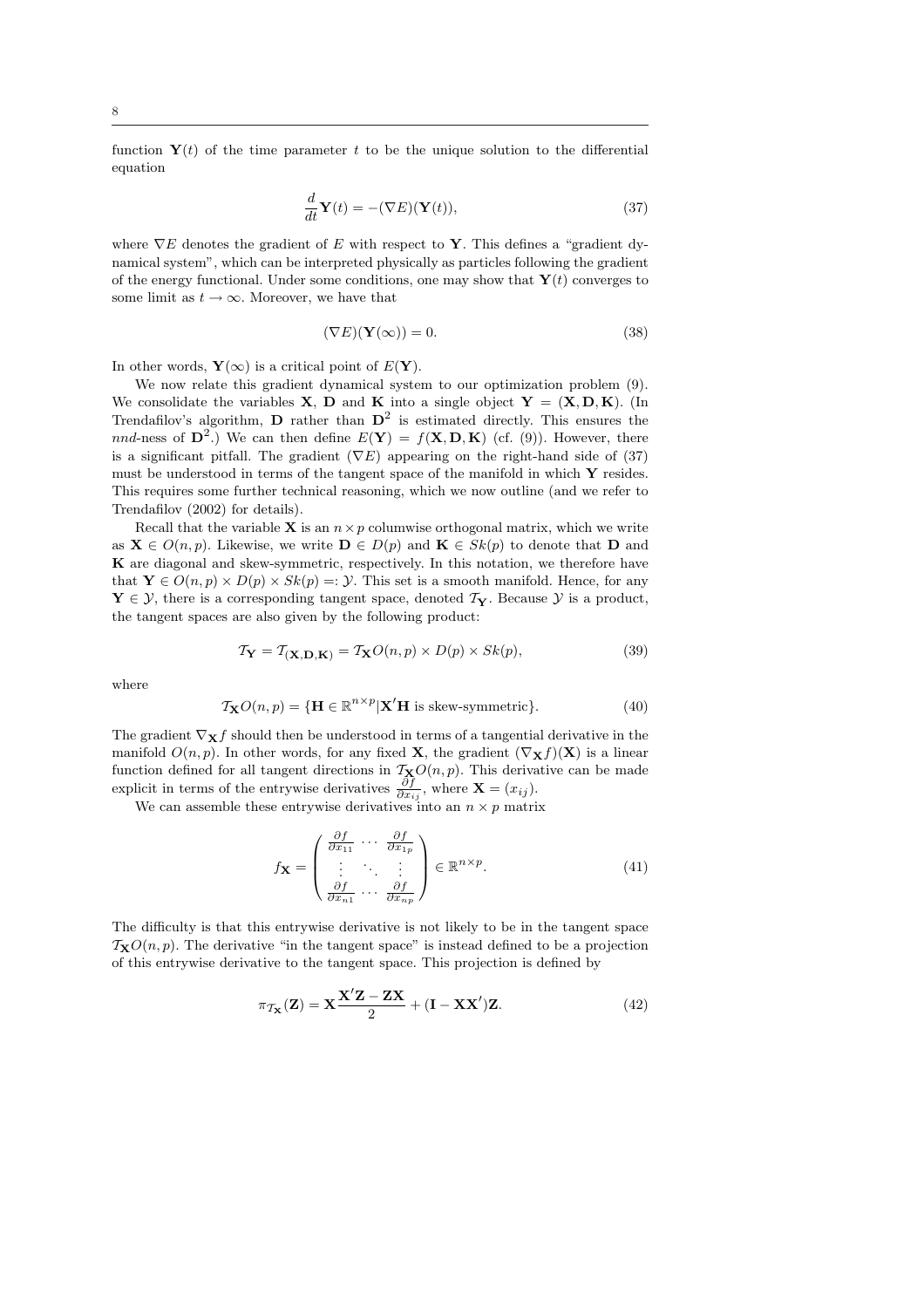Then, the derivative  $\nabla_{\mathbf{X}} f$  "in the tangent space" is defined by

$$
\nabla_{\mathbf{X}} f = \pi_{\mathcal{T}_{\mathbf{X}}}(f_{\mathbf{X}}). \tag{43}
$$

The variables  $D$  and  $K$  reside in vector spaces instead of curved manifolds, and hence no such subtlety arises for these variables. After further simplifications, the resulting system of ordinary differential equations is given by (Trendafilov 2002)

$$
\frac{d\mathbf{X}}{dt} = \mathbf{X}([\mathbf{K}, \mathbf{X}'\mathbf{A}_{sk}\mathbf{X}] - [\mathbf{D}^2, \mathbf{X}'\mathbf{A}_s\mathbf{X}]) + 2(\mathbf{I} - \mathbf{X}\mathbf{X}')(\mathbf{A}_s\mathbf{X}\mathbf{D}^2 - \mathbf{A}_{sk}\mathbf{X}\mathbf{K}), \quad (44)
$$

$$
\frac{d\mathbf{D}}{dt} = 2(\mathbf{X}'\mathbf{A}_s\mathbf{X} - \mathbf{D}^2) \odot \mathbf{D},\tag{45}
$$

$$
\frac{d\mathbf{K}}{dt} = \mathbf{X}' \mathbf{A}_{sk} \mathbf{X} - \mathbf{K},\tag{46}
$$

where we have used the notation  $\odot$  to denote the entrywise product, and  $[\mathbf{A}, \mathbf{B}] =$ AB − BA indicates the Lie bracket.

Trendafilov's algorithm then consists of solving the system (44), (45), and (46), given a starting point  $\mathbf{Y}(0)$ , using the MATLAB ODE solver ode15s from the initial time  $t = 0$  until the time  $t = 100$  (with possible early termination if E decreases very slowly). The value  $\mathbf{Y}(100)$  is then returned as a local minimizer of (9).

## 3 Numerical experiments

 $\overline{a}$ 

In this section, we report the results of a numerical experiment (Experiment 1) on the algorithms described in the previous section. In our first numerical experiment, we compare the mean CPU time and the average fit reached by Algorithm 1, Algorithm 3, and Trendafilov's. Two hundred fifty data sets each were generated by varying the number of objects at three levels  $(n = 10, 20, \text{ and } 30)$  with each entry of the data tables following the uniform distribution between -.5 and .5 (Trendafilov, 2002). Randomly generated data sets presumably impose the toughest condition for algorithms because they must look for structures that "do not exist" in the data, and if they work well under these conditions, they are bound to work well in more natural settings, where some GIPSCAL structures exist. Jennrich (2001) and Takane and Zhang (2009) tested their algorithms under similar conditions.

The data were analyzed by Algorithm 1, Algorithm 3 with  $k = 5, 10, 15,$  and 20, and Trendafilov's algorithm. Only 3-component solutions were obtained for  $n = 10$ , while both 3- and 5-component solutions were obtained for  $n = 20$  and  $n = 30$ . For Algorithms 1 and 3, the normalized Frobenius norm of the projected gradients was defined as the square root of the sum of squares of the left-hand side of (20) divided by the sum of squares of data elements, and this quantity being less than  $10^{-7}$  was used as the convergence criterion. Trendafilov's algorithm, on the other hand, used the criterion that the improvement in the loss function between two consecutive output points was less than 10−<sup>6</sup> . This criterion turned out to be much more lenient than that used for Algorithms 1 and 3. (This was directly verified by evaluating the normalized Frobenius norm of the projected gradients (defined above) at the convergence points of Trendafilov's algorithm. This quantity was almost always larger than  $10^{-7}$ .) However, no further effort was made to equate the two convergence criteria because Algorithm 3 was found much faster than Trendafilov's algorithm despite the fact that it used a more stringent convergence criterion.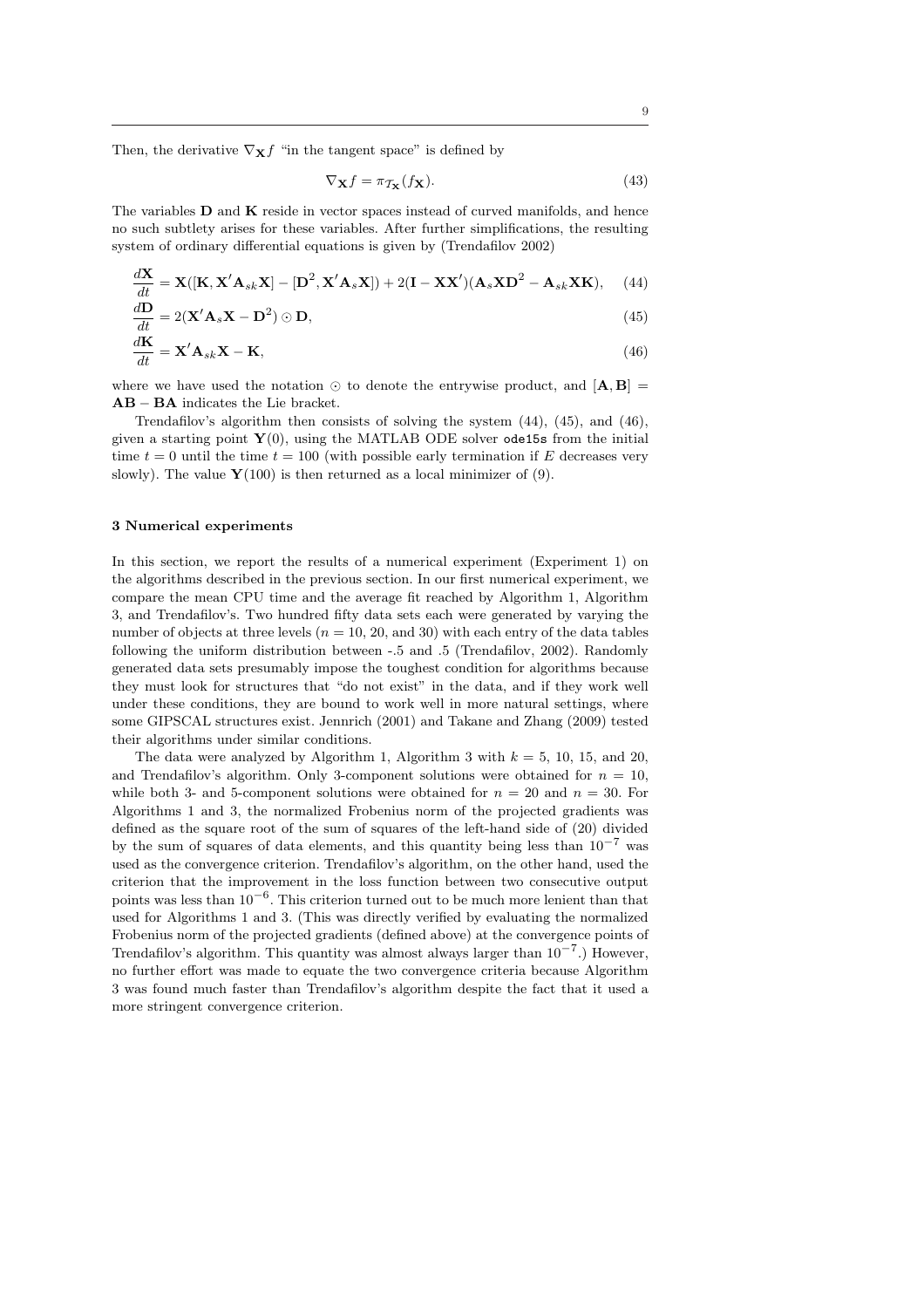For Algorithms 1 and 3, initial estimates of  $X$  were first generated by uniform random numbers between -.5 and .5 followed by the orthonormalization step by SVD (see (21)). In Trendafilov's algorithm, initial estimates were calculated by a matrix of eigenvectors of the symmetric part of the data matrix corresponding to the  $p$  largest eigenvalues. Initial estimates of **D** and **K** were then calculated by  $\hat{\mathbf{D}} = \{\max(\text{diag}(\mathbf{X}'\mathbf{A}_s\mathbf{X}), \mathbf{0})\}^{1/2},$ and  $\hat{\mathbf{K}} = \mathbf{X}' \mathbf{A}_{sk} \mathbf{X}$ .

The main results of the simulation study are summarized in Table 1. In the table, two numbers are given in each cell, one without and the other with parentheses. The former indicates the mean cpu time, and the latter the mean fit value at the convergence point. It is clear that the MPE method speeds up the convergence substantially. An optimal value of k ranges between 10 and 15, although for larger problems, a larger value of  $k$  may be desired. It is important to observe that within this range, Algorithm 3 works very well, and that it is nearly 10 times as fast as both Algorithm 1 and Trendafilov's algorithm. Trendafilov's algorithm has a slight edge over Algorithm 1 for smaller problems, although its advantage disappears for larger problems.

Table 1 The comparison of the mean cpu time and fit among Algorithm 1, Algorithm 3  $(k = 5, 10, 15, \text{ and } 20)$ , and Trendafilov's.

|                  |               |     | Algorithm 3 |         |         |         |         |             |  |
|------------------|---------------|-----|-------------|---------|---------|---------|---------|-------------|--|
| $\boldsymbol{n}$ | $\mathcal{p}$ |     | Algorithm 1 | $k=5$   | $k=10$  | $k=15$  | $k=20$  | Trendafilov |  |
| 10               | 3             | cpu | 0.1633      | 0.0183  | 0.0114  | 0.0149  | 0.0217  | 0.1394      |  |
|                  |               | fit | (.6482)     | (.6001) | (.6003) | (.6011) | (.6031) | (.6010)     |  |
| 20               | 3             | cpu | 0.2454      | 0.0316  | 0.0179  | 0.0204  | 0.0209  | 0.2401      |  |
|                  |               | fit | (.7904)     | (.7643) | (.7635) | (.7634) | (.7635) | (.7651)     |  |
| 20               | 5             | cpu | 0.5061      | 0.0966  | 0.0512  | 0.0440  | 0.0465  | 0.5417      |  |
|                  |               | fit | (.6702)     | (.6377) | (.6377) | (.6380) | (.6379) | (.6376)     |  |
| 30               | 3             | cpu | 0.3540      | 0.0602  | 0.0365  | 0.0276  | 0.0271  | 0.3544      |  |
|                  |               | fit | (.8537)     | (.8321) | (.8322) | (.8323) | (.8322) | (.8338)     |  |
| 30               | 5             | cpu | 0.7085      | 0.1551  | 0.0894  | 0.0655  | 0.0629  | 1.0029      |  |
|                  |               | fit | .7627)      | .7372)  | (.7376) | (.7375) | (.7376) | (.7372)     |  |

The computation times given in Table 1 were measured between the start of the algorithms and whatever stationary points the algorithms first reached. The stationary points reached, however, may not be a global minimum of the loss function. To compare the quality of solutions obtained by the various algorithms, Table 1 also reports the average fit value at the convergence points. The average fits obtained by the three algorithms are very comparable (Algorithm 1 is somewhat worse than the other two). This means that there is not much difference in the quality of solutions obtained by Algorithm 3 and Trendafilov's.

But just how serious is the problem of suboptimal solutions under the conditions examined above? To investigate this problem, Algorithm 3 with  $k = 10$  was run 50 times for each data set starting from 50 random initials. The best solution among the 50 solutions was considered as the globally optimal solution. (This is justified by the following reasoning. Even if the chance of convergence to a suboptimal solution in a single run is as high as .80, the probability of hitting the globally optimal solution at least once in 50 runs is quite high; this is calculated by  $1 - .80^{50} \approx .999986$ .) The globally optimal solution was then compared with a solution in a single run to see if the latter is a suboptimal solution or not. The incidence of suboptimal solutions is is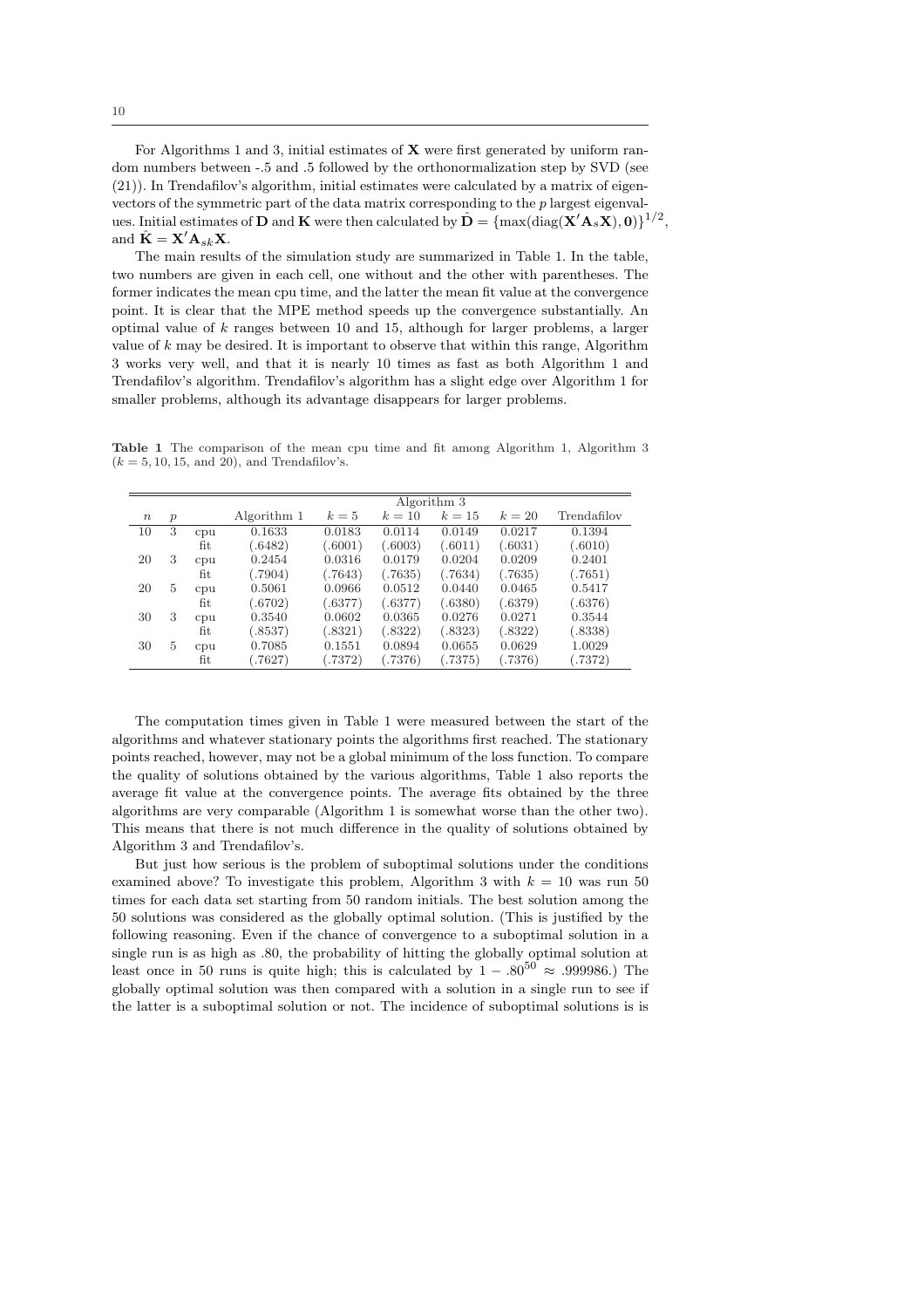then averaged over 250 data sets in each condition. The probabilities of suboptimal solutions thus obtained were .232, .260, .404, .236, and .428 for the five conditions (the five combinations of n and p) in Table 1. It seems that they are more heavily affected by the dimensionality (p) of solutions than the number (n) of objects. When  $p = 3$ , the probability of suboptimal solutions is around .25; this jumps up to above .40 for  $p=5$ .

## 4 Some extensions

Model (8) is the very basic model for GIPSCAL, and various extensions of the basic model are possible. In this section, we consider three such extensions along with the corresponding extensions of Algorithms 1 and 3.

## 4.1 Incorporating an additive constant into GIPSCAL

In many areas of social sciences, data are often measured on an interval scale with no intrinsic zero point. In order to account for the effect of an arbitrary zero point, Chino (1990) considered incorporating an additive constant to his original GIPSCAL model. This model, with his original GIPSCAL model replaced by the generalized GIPSCAL model (7), can be written as

$$
\mathbf{A} = \mathbf{X}(\mathbf{D}^2 + \mathbf{K})\mathbf{X}' + c\mathbf{1}\mathbf{1}' + \mathbf{E},\tag{47}
$$

where c is the additive constant. We can easily modify Algorithm 1 to estimate the additional parameter c.

Algorithm 4 (GIPSCAL-c). Let  $A$  be a square asymmetric matrix of order n, and let  ${\bf X}^{(0)}$  be a given n by p columnwise orthogonal matrix. Let  $\hat{\bf D}^2$  be a non-negative diagonal matrix of order p (an initial estimate of  $\mathbf{D}^2$ ). For  $j = 0, 1, \ldots,$  compute  ${\bf X}^{(\check{j}+1)}$  as follows:

1) Compute  $\hat{c}$  by taking the average of  $\mathbf{A} - \mathbf{X}^{(j)} \hat{\mathbf{D}}^2 (\mathbf{X}^{(j)})'$ . (That is,  $\hat{c} = \mathbf{1}'(\mathbf{A} - \mathbf{1}')$  $\mathbf{X}^{(j)}\hat{\mathbf{D}}^2(\mathbf{X}^{(j)})'$  $1/n^2$ , where 1 is the n-component vector of ones.)

2) Compute updated  $\hat{D}^2$  and  $\hat{K}$  values using

$$
\hat{\mathbf{D}}^2 = \max(\text{diag}((\mathbf{X}^{(j)})'(\mathbf{A}_s - \hat{c}\mathbf{1}\mathbf{1}')\mathbf{X}^{(j)}), \mathbf{0}),\tag{48}
$$

and

$$
\hat{\mathbf{K}} = (\mathbf{X}^{(j)})' \mathbf{A}_{sk} \mathbf{X}^{(j)},\tag{49}
$$

where, as before,  $\mathbf{A}_s = (\mathbf{A} + \mathbf{A}')/2$  is the symmetric part of  $\mathbf{A}$ , and  $\mathbf{A}_{sk} = (\mathbf{A} - \mathbf{A}')/2$  $\mathbf{A}'$ )/2 is the skew-symmetric part of  $\mathbf{A}$ .

3) Set  $\mathbf{G} = (\mathbf{A} - \hat{c}\mathbf{1}\mathbf{1}')'\mathbf{X}^{(j)}\hat{\mathbf{B}} + (\mathbf{A} - \hat{c}\mathbf{1}\mathbf{1}')\mathbf{X}^{(j)}\hat{\mathbf{B}}'$ , where  $\hat{\mathbf{B}} = \hat{\mathbf{D}}^2 + \hat{\mathbf{K}}$ . Then, set

$$
\mathbf{X}^{(j+1)} = \mathbf{U}\mathbf{V}',\tag{50}
$$

where **U** and **V** are such that  $G = UDV'$  is the SVD of  $G$ .

The above algorithm can be easily combined with the MPE acceleration method in the same manner as Algorithm 1 was combined with Algorithm 2 to produce Algorithm 3. We call this algorithm Algorithm 4'.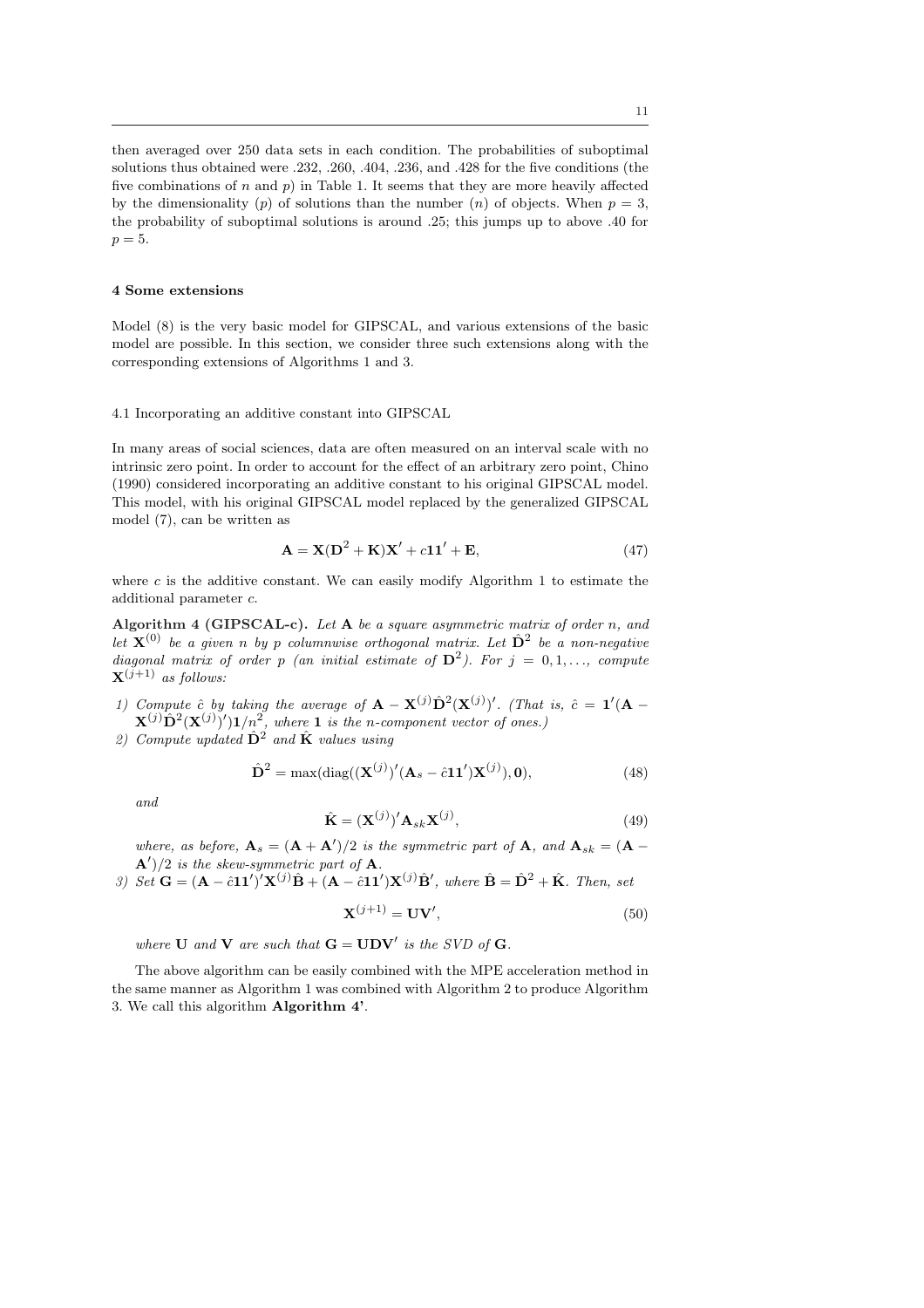**Remark 2.** Algorithm  $\lambda$  can be written as a fixed-point iteration of the form

$$
\begin{bmatrix} \mathbf{X}^{(j+1)} \\ (\mathbf{D}^2)^{(j+1)} \end{bmatrix} = f_{\text{GIPSCAL}} - c \left( \begin{bmatrix} \mathbf{X}^{(j)} \\ (\mathbf{D}^2)^{(j)} \end{bmatrix} \right).
$$
 (51)

This suggests that we would need to pass the matrix iterates  $(D^2)^{(j)}$  as well as  $X^{(j)}$ , to Algorithm 2. However, we found that passing the matrices  $X^{(j)}$  was sufficient to accelerate the convergence of the overall iteration given by (51).

**Remark 3.** In Algorithm 4, no initial value for **K** is needed. Indeed, we can estimate c by averaging  $\mathbf{A} - \mathbf{X}^{(j)}(\hat{\mathbf{D}}^2 + \hat{\mathbf{K}})(\mathbf{X}^{(j)})'$ . The matrix  $\hat{\mathbf{K}}$  is skew-symmetric, and for such a matrix, we have that  $\mathbf{u}'\mathbf{Ku} = 0$ , for any vector **u**. Hence,  $\mathbf{1}'\mathbf{X}\mathbf{K}\mathbf{X}'\mathbf{1} = 0$ , and the term in  $\hat{\mathbf{K}}$  contributes nothing to the average.

## 4.2 Off-diagonal DEDICOM/GIPSCAL

Diagonal entries of a square asymmetric table may have different meanings from its off-diagonal entries. For example, in the case of trade between nations, diagonal elements represent the amount of domestic trade, and off-diagonal elements the amount of international trade. The two parts of the table may be governed by different principles.

To account for the difference between the two, Takane (1985) considered incorporating an additional diagonal matrix into GIPSCAL in a manner similar to uniqueness in common factor analysis. This model may be written as

$$
\mathbf{A} = \mathbf{X}\mathbf{B}\mathbf{X}' + \mathbf{C} + \mathbf{E},\tag{52}
$$

where C is the additional diagonal matrix to be estimated. This model is often called off-diagonal DEDICOM (ten Berge and Kiers 1989). We may further require C to be nnd. Matrix **B** in DEDICOM is analogous to  $D^2 + K$  in GIPSCAL. In DEDICOM, however, we do not separate  $\mathbf{D}^2$  and **K** because no *nnd* restriction is imposed on **B**. For the purpose of comparing our algorithm with ten Berge and Kiers' (1989) algorithm for off-diagonal DEDICOM, we first present an algorithm for this model, and then extend it to off-diagonal GIPSCAL.

Algorithm 5 (Off-diagonal DEDICOM). Let  $A$  be a square asymmetric matrix of order n. Let  $X^{(0)}$  be a given n by p columnwise orthogonal matrix, and let  $\hat{B}$  be a given nonsingular square matrix of order p (an initial estimate of **B**). For  $j = 0, 1, \ldots$ , compute  $\mathbf{X}^{(j+1)}$  as follows:

1) Compute  $\hat{\mathbf{C}}$  using

$$
\hat{\mathbf{C}} = \text{diag}(\mathbf{A} - \mathbf{X}^{(j)} \hat{\mathbf{B}} (\mathbf{X}^{(j)})'). \tag{53}
$$

2) Update  $\hat{\mathbf{B}}$  by computing

$$
\hat{\mathbf{B}} = (\mathbf{X}^{(j)})' (\mathbf{A} - \hat{\mathbf{C}}) \mathbf{X}^{(j)}.
$$
\n(54)

3) Compute  $\mathbf{X}^{(j+1)}$  using

$$
\mathbf{X}^{(j+1)} = \mathbf{U},\tag{55}
$$

where U is such that  $G = U \Delta V'$  is the SVD of  $G = (A - \hat{C})'X^{(j)}\hat{B} + (A \hat{\mathbf{C}} \mathbf{X}^{(j)} \hat{\mathbf{B}}'.$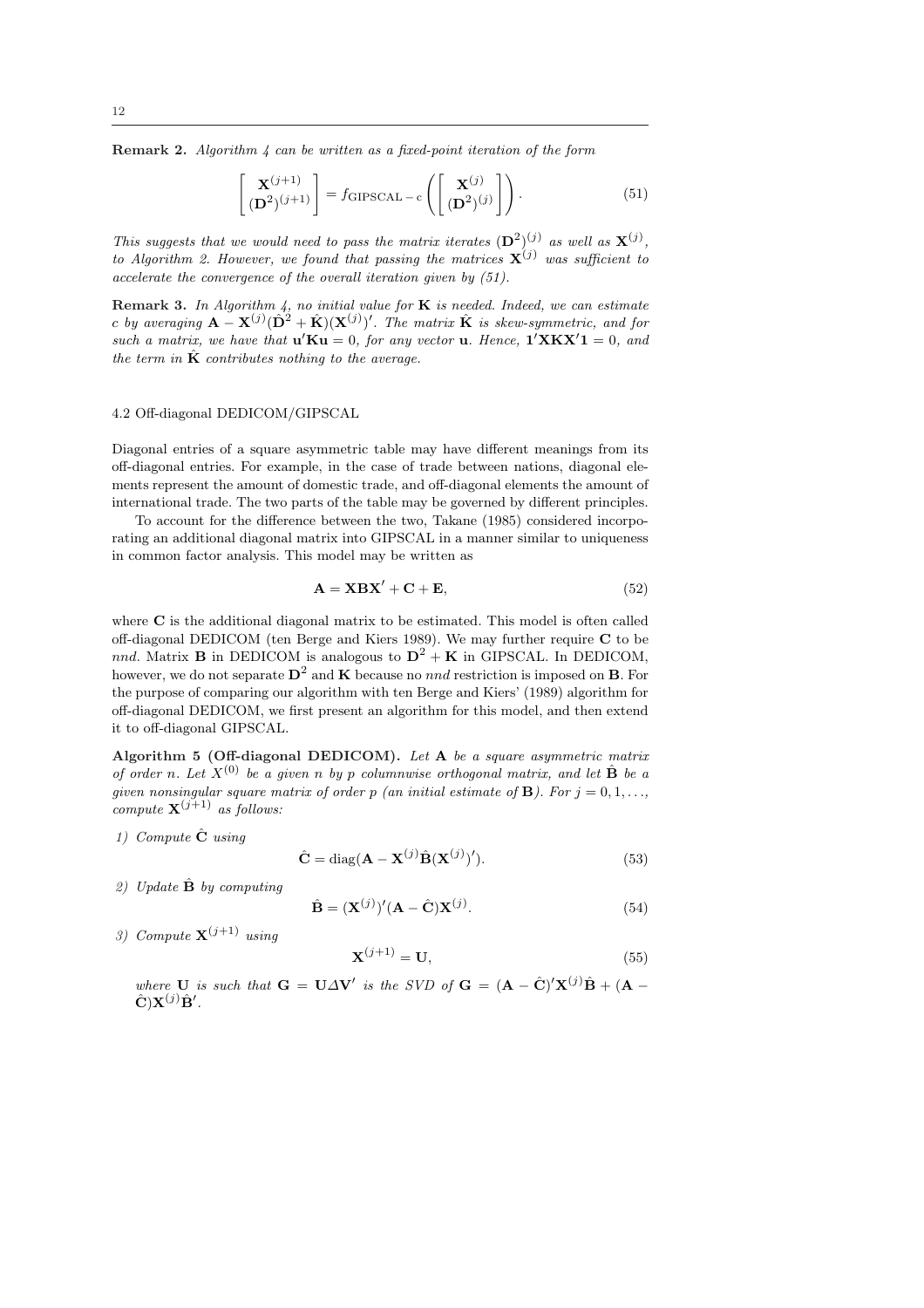Again, the above algorithm can be easily combined with the MPE algorithm, which we call **Algorithm 5'.** When  $C = 0$  is assumed, (58) reduces to the basic DEDICOM model, and Algorithm 5 without Step 1 reduces to Takane and Zhang's (2009) algorithm for DEDICOM.

**Remark 4.** The matrix  $U$  appearing in Step 3) of Algorithm 5, is unique up to reflections and permutations of its column vectors. This is not a big problem when acceleration by the MPE method is not incorporated. However, the MPE method is sensitive to the directions and permutations of singular vectors. This means that columns of successive **U**'s should be matched in order and sign.

Remark 5. The diagonal matrix C may further be constrained to be nonnegative definite. This can be done by replacing Step 1 of the above algorithm by  $\hat{C} = \max(\text{diag}(A \mathbf{X}^{(j)}\hat{\mathbf{B}}(\mathbf{X}^{(j)})^{\prime}),\mathbf{0}).$ 

**Remark 6.** Similarly to Remark 2, we found that applying MPE to the iterates  $X^{(k)}$ was sufficient, and that it was not necessary to also include the **B** iterates in the call to the MPE acceleration routine.

Remark 7. The above algorithm can be easily modified to fit the off-diagonal GIPSCAL model  $A = X(D^2 + K)X' + C + E$  by replacing Step 2) of Algorithm 5 by  $\hat{D}^2 =$  $\max(\mathrm{diag}((\mathbf{X}^{(j)})'(\mathbf{A}_s-\mathbf{C})\mathbf{X}^{(j)}),\mathbf{0}), \, \hat{\mathbf{K}}=(\mathbf{X}^{(j)})'\mathbf{A}_{sk}\mathbf{X}^{(j)}, \text{ and } \hat{\mathbf{B}}=\hat{\mathbf{D}}^2+\hat{\mathbf{K}}, \text{ and Step}$ 3) of Algorithm 5 by  $X^{(j+1)} = UV'$ , where U and V are such that  $G = U \Delta V'$  is the SVD of G.

Remark 8. Incorporation of an additive constant described in section 4.1, and offdiagonal DEDICOM/GIPSCAL described in section 4.2 may be combined. It should not make very much difference whether we update  $\hat{c}$  or  $\hat{C}$  first.

Algorithm 5' was compared to ten Berge and Kiers' (1989) algorithm for offdiagonal DEDICOM. The data were generated exactly as in Experiment 1 (three levels of n (10, 20, 30), and each entry of the data tables generated by the uniform random number between -.5 and .5), but all analyses were conducted with  $p = 3$ . Algorithm 5' used the same initialization procedure and convergence criterion as in Experiment 1. Ten Berge and Kier's algorithm used the same initialization procedure as Algorithm 5', but used a convergence criterion similar to the one used in Trendafilov's algorithm. That is, an improvement in fit between two successive iterations is less than  $10^{-7}$ .

The results are reported in Table 2. The basic construction of the table remains the same as in Table 1. The MPE method seems to have a considerable advantage over ten Berge and Kiers' (1989) algorithm for off-diagonal DEDICOM. The former is about 3 times faster than the latter. The average quality of the solutions is comparable between the two algorithms. Note that, as the authors themselves note, it is difficult to impose the nnd restriction on C in ten Berge and Kiers algorithm, whereas it is straightforward to do so in Algorithm 5'. Also, ten Berge and Kiers' algorithm is not easily extensible to GIPSCAL, whereas Algorithm 5' is, as has been demonstrated above.

#### 4.3 Three-way GIPSCAL

So far, it is assumed that there is a single square asymmetric table to be analyzed by GIPSCAL. In some cases, however, there may be more than one such table available, possibly obtained under different conditions. Trendafilov (2002) proposed a model for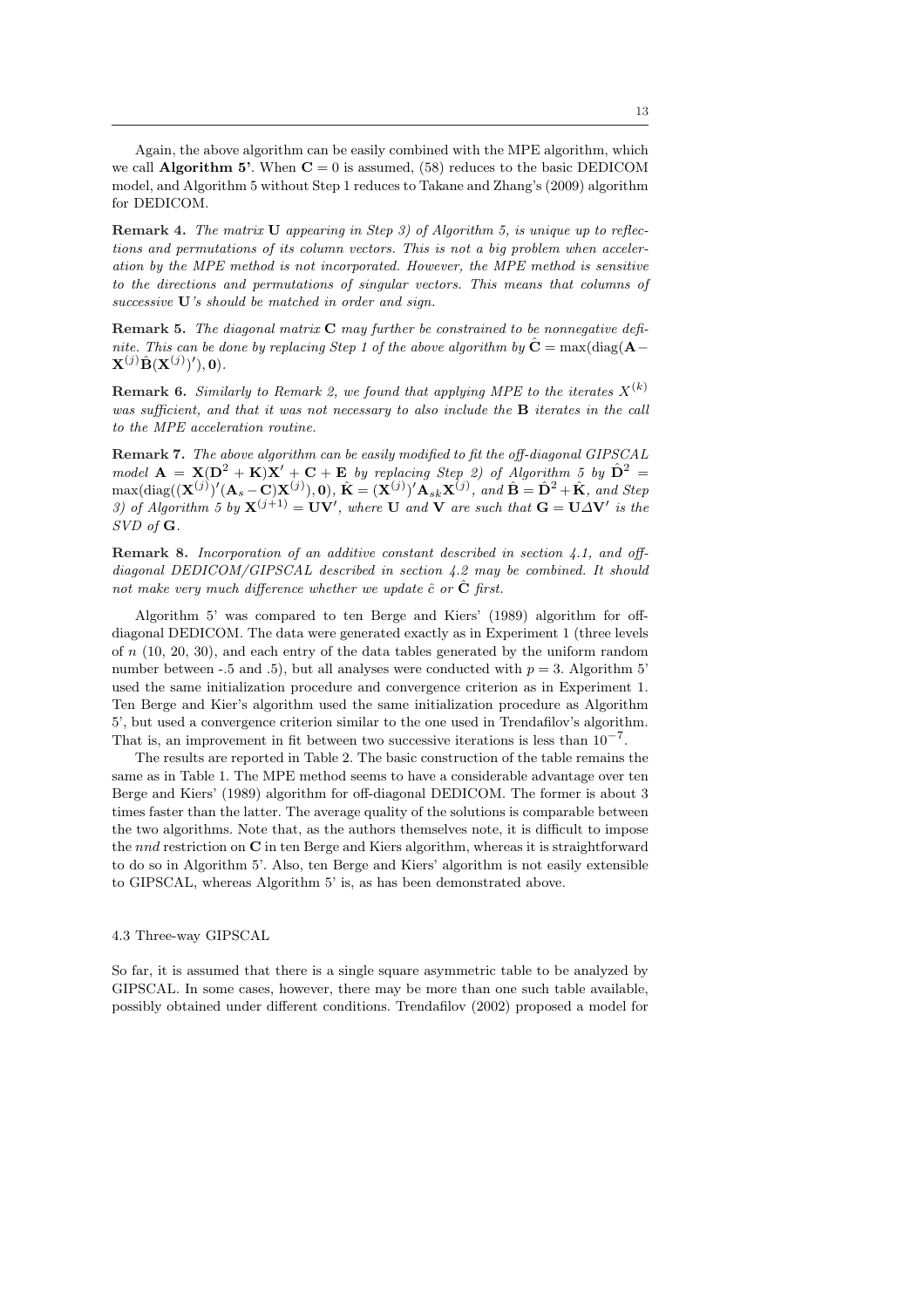Table 2 Off-diagonal DEDICOM: The comparison of the mean cpu time between Algorithm 5' and ten Berge and Kiers (1989) minres algorithm.

| $\, n$ |     | Algorithm 5' $(k = 10)$ | minres  |
|--------|-----|-------------------------|---------|
| 10     | cpu | 0.0141                  | 0.0500  |
|        | fit | (.4338)                 | (.4398) |
| 20     | cpu | 0.0198                  | 0.0598  |
|        | fit | (.6904)                 | (.6913) |
| 30     | cpu | 0.0435                  | 0.1221  |
|        | fit | (.7851)                 | (.7854) |

such data, called three-way GIPSCAL. Suppose there are N square asymmetric data matrices of order n. The three-way GIPSCAL model is written as

$$
\mathbf{A}_{i} = \mathbf{X}(\mathbf{D}_{i}^{2} + \mathbf{K}_{i})\mathbf{X}' + \mathbf{E}_{i}
$$
\n(56)

for  $i = 1, \ldots, N$ . This model postulates an **X** (the matrix that relates latent "objects" to observed objects) common to all  $N$  data matrices, while accounting for their differences by allowing a distinct  $\mathbf{D}_i^2$  and  $\mathbf{K}_i$  for each data matrix. This model is an extension of the INDSCAL model for  $N$  symmetric tables to  $N$  square asymmetric tables.

In the three-way GIPSCAL model, we minimize

$$
f(\mathbf{X}, \mathbf{D}_1^2, \dots, \mathbf{D}_N^2, \mathbf{K}_1, \dots, \mathbf{K}_N) = \sum_{i=1}^N \text{SS}(\mathbf{E}_i) = \sum_{i=1}^N \text{SS}(\mathbf{A}_i - \mathbf{X}(\mathbf{D}_i^2 + \mathbf{K}_i)\mathbf{X}'), (57)
$$

where  $SS(\mathbf{E}_i) = \text{tr}(\mathbf{E}_i' \mathbf{E}_i)$ . Following a similar line of reasoning to Section 2.1, we arrive at the following algorithm.

Algorithm 6 (Three-way GIPSCAL). Let  $A_1, \ldots, A_N$  be n by n asymmetric matrices, and let  $\mathbf{X}^{(0)}$  be an n by p columnwise orthogonal matrix. For  $j = 0, 1, \ldots,$ compute  $\mathbf{X}^{(j+1)}$  using the following steps:

1) Compute  $\hat{\mathbf{D}}_1^2, \dots, \hat{\mathbf{D}}_N^2$  using

$$
\hat{\mathbf{D}}_i^2 = \max(\text{diag}((\mathbf{X}^{(j)})'\mathbf{A}_{i,s}\mathbf{X}^{(j)}), \mathbf{0}),
$$
\n(58)

and  $\hat{\mathbf{K}}_1, \ldots, \hat{\mathbf{K}}_N$  using

$$
\hat{\mathbf{K}}_i = (\mathbf{X}^{(j)})' \mathbf{A}_{i,sk} \mathbf{X}^{(j)},\tag{59}
$$

where  $\mathbf{A}_{i,s} = (\mathbf{A}_i + \mathbf{A}'_i)/2$  and  $\mathbf{A}_{i,sk} = (\mathbf{A}_i - \mathbf{A}_i)/2$ . 2) Let

$$
\mathbf{G} = \sum_{i=1}^{N} (\mathbf{A}_{i}^{\prime} \mathbf{X}^{(j)} \hat{\mathbf{B}}_{i} + \mathbf{A}_{i} \mathbf{X}^{(j)} \hat{\mathbf{B}}_{i}^{\prime}),
$$
(60)

where  $\hat{\mathbf{B}}_i = \hat{\mathbf{D}}_i^2 + \hat{\mathbf{K}}_i$  for  $i = 1, ..., N$ . Then, compute

$$
\mathbf{X}^{(j+1)} = \mathbf{U}\mathbf{V}',\tag{61}
$$

where **U** and **V** are such that  $G = UDV$  is the SVD of G.

It is straightforward to accelerate Algorithm 6 with the MPE method. We call this accelerated algorithm Algorithm 6'.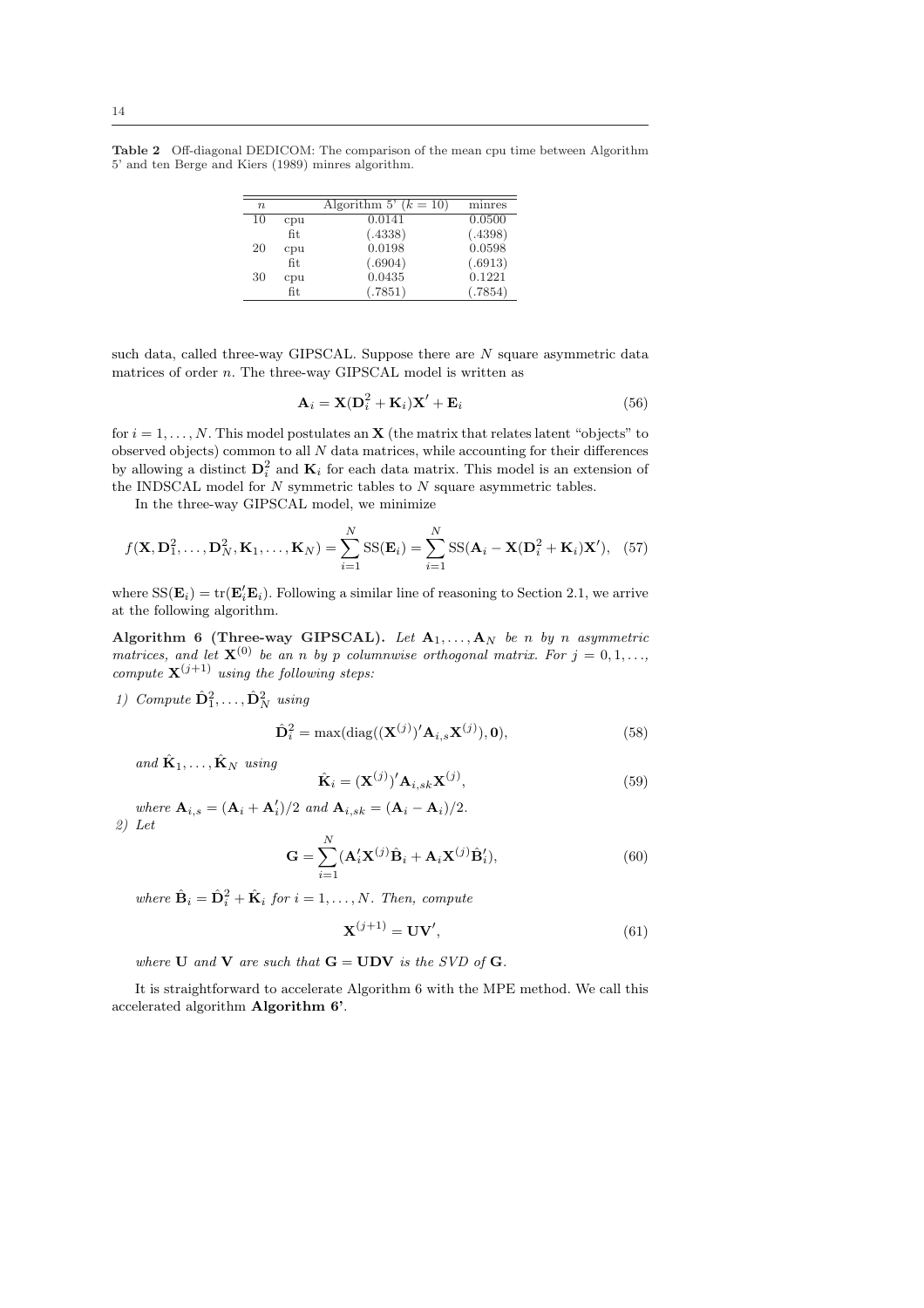Remark 9. The above algorithm for three-way GIPSCAL can easily be modified to accommodate an additive constant and the diagonal modification discussed in the previous two subsections.

We compare Algorithm 6' with Trendafilov's (2002) algorithm for three-way GIP-SCAL. His algorithm for three-way GIPSCAL works similarly to our description of his algorithm for two-way GIPSCAL in Section 2.3. We interpret the LS loss function (57) as an energy functional  $E(Y) = f(X, D_1^2, \ldots, D_N^2, K_1, \ldots, K_N)$ , where  $\mathbf{Y} \in \mathcal{Y} := O(n, p) \times D(p) \times \ldots \times D(p) \times Sk(p) \times \ldots \times Sk(p)$ . A gradient dynamic system like (37) is formed, and again the gradient is understood in the sense of continuous manifolds. The resulting set of differential equations are also similar to (44) – (46). (Matrices  $\mathbf{A}_s, \mathbf{A}_{sk}, \mathbf{D}^2$ , and **K** should have an additional subscript i, and in (44) the gradient has to be summed over  $i$ .)

In our final numerical experiment, we compared Algorithm 6, Algorithm 6' ( $k = 5$ , 10, 15, and 20), and Trendafilov's. As in Experiment 1, the data were generated by uniform random numbers between -.5 and .5 for a fixed  $N(N = 10)$ , but varying n at three levels (5, 10, and 20). These data were analyzed with dimensionalities  $p = 2$ for  $n = 5$ ,  $p = 3$  for  $n = 10$ , and  $p = 4$  for  $n = 20$ . For Algorithms 6 and 6', initial estimates for X remained the same as in Experiment 1. The convergence criterion was also similar to the one used in Experiment 1, although it was normalized by the sum of squared norms of the  $N$  data matrices. Trendafilov's algorithm used the same convergence criterion as in Experiment 1. Initial estimates were also obtained similarly to Experiment 1, except that for **X**, matrix  $A_s$  is replaced by the average of  $A_{i,s}$  over i, and for  $\mathbf{D}_i^2$  and  $\mathbf{K}_i$  (i = 1,..., N),  $\mathbf{A}_s$  and  $\mathbf{A}_{sk}$  are replaced by  $\mathbf{A}_{i,s}$  and  $\mathbf{A}_{i,sk}$ , respectively.

The results are given in Table 3. Again the basic construction of the table remains the same as in Table 1. Algorithm 6' with  $k = 10$  is roughly 10 times faster than Trendafilov's algorithm across all conditions. This is despite the fact that the latter used a more lenient convergence criterion, and a semi-rational starting point. The quality of solutions in terms of average fit is slightly better for Algorithms 6 and 6' than Trendafilov's, although the difference is relatively minor in all cases.

Table 3 The mean cpu time by Algorithms 6 and 6' and Trendafilov's (2002) algorithm for three-way GIPSCAL.

|        |               |     | Algorithm $6'$ |         |         |         |         |             |  |
|--------|---------------|-----|----------------|---------|---------|---------|---------|-------------|--|
| $\, n$ | $\mathcal{D}$ |     | Algorithm 6    | $k=5$   | $k=10$  | $k=15$  | $k=20$  | Trendafilov |  |
| 5.     | 2             | cpu | 0.0652         | 0.0435  | 0.0358  | 0.0430  | 0.0506  | 0.3250      |  |
|        |               | fit | (.8203)        | (.8210) | (.8208) | (.8210) | (.8203) | (.8244)     |  |
| 10     | 3             | cpu | 0.1407         | 0.1106  | 0.0876  | 0.0712  | 0.0897  | 0.8849      |  |
|        |               | fit | (.8683)        | (.8686) | (.8687) | (.8684) | (.8682) | (.8701)     |  |
| 20     | 4             | cpu | 0.4567         | 0.2318  | 0.2251  | 0.2015  | 0.2746  | 3.1930      |  |
|        |               | fit | .9198)         | .9199)  | (.9199) | (.9199) | (.9200) | (.9204)     |  |

As in Experiment 1, we also investigated the seriousness of suboptimal solutions for three-way GIPSCAL. Probabilities of suboptimal solutions were obtained in a manner similar to those in two-way GIPSCAL. (Algorithm 6' with  $k = 10$  was run 50 times for each data set with 50 random initials to identify a globally optimal solution for each data set. The optimal solution was then compared to a solution obtained in a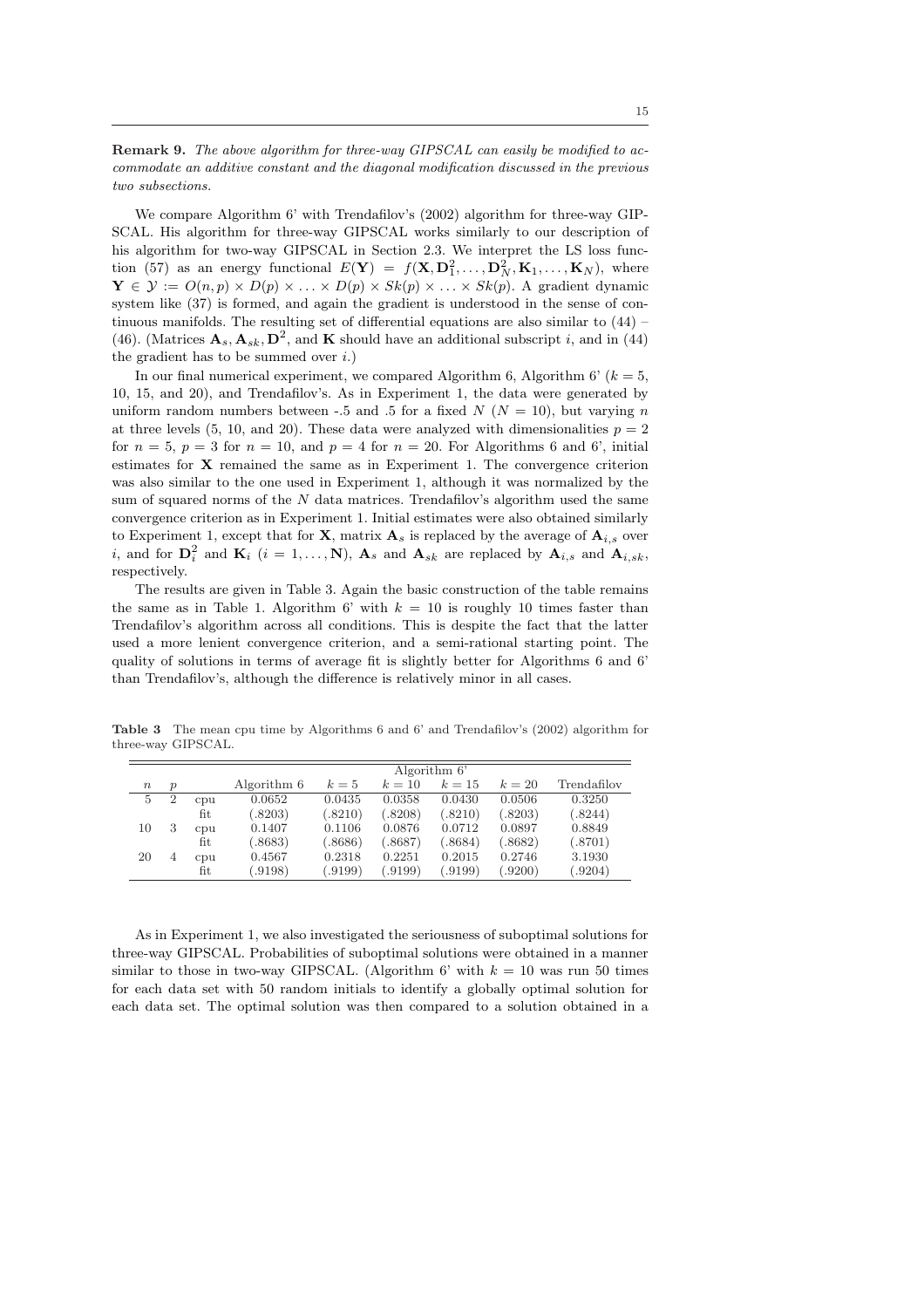single run, and the probabilities of suboptimal solutions were calculated over the 250 data sets in each condition.) These probabilities are .268, .632, and .812 for the three conditions in Table 3. The probability of suboptimal solutions goes up very quickly, as more parameters are estimated. (In this case, we are not sure which is more influential,  $n \text{ or } p$ .) That the probability of suboptimal solutions is over .80 is rather daunting. However, this is for completely random data. It should be much smaller for data with some three-way GIPSCAL structures.

# 5 Concluding remarks

In this paper, we have discussed several related algorithms for analysis of square asymmetric tables. We studied GIPSCAL, GIPSCAL-c, off-diagonal DEDICOM/GIPSCAL, and three-way GIPSCAL. For each model, we have given an iteration which converges to a stationary point, and an MPE acceleration of the same algorithm. We have also compared our algorithms with respective algorithms by Trendafilov (2002), and in the case of off-diagonal DEDICOM, with ten Berge and Kiers' (1989) minres-like algorithm. Our numerical experiments show that our new MPE algorithms are very efficient and compare favorably with existing algorithms.

It should be noted that monotonic convergence is not assured of the proposed MPE algorithms, and consequently no theoretical proof of convergence is given. This is obviously a weakness of the algorithms. However, nonmonotonic convergence is rare in practice, and nonconvergence is even rarer. We therefore argue that the benefit of the proposed algorithms far exceeds the weakness, as amply demonstrated in the empirical studies reported.

In addition to the speed advantage, the MPE method is easily adaptable to other similar situations. There are many models in science other than GIPSCAL that may potentially benefit from the MPE method. The MPE method has been successfully incorporated into iterative algorithms for two-way single-domain DEDICOM (Takane and Zhang 2009), and orthogonal INDSCAL (Takane et al. 2010). We can readily give a couple more examples from quantitative psychology (in which the second author of this paper is a specialist): Communality estimation in common factor analysis, and orthogonal and oblique factor rotation problems. It will be of great interest to compare the MPE algorithms with non-accelerated algorithms for these problems.

## 6 Acknowledgment

We would like to thank Nicolay Trendafilov at Open University who kindly provided MATLAB codes for his algorithm, and Henk Kiers at the University of Groningen for providing Kiers and Takane's algorithm for generalized GIPSCAL.

#### References

Chino N (1990) A generailzed inner product model for the analysis of asymmetry. Behaviormetrika 27:25-46

Constantine G A, Gower J C (1978) A graphical representations of asymmetric matrices. Appl Stat 27:297-304